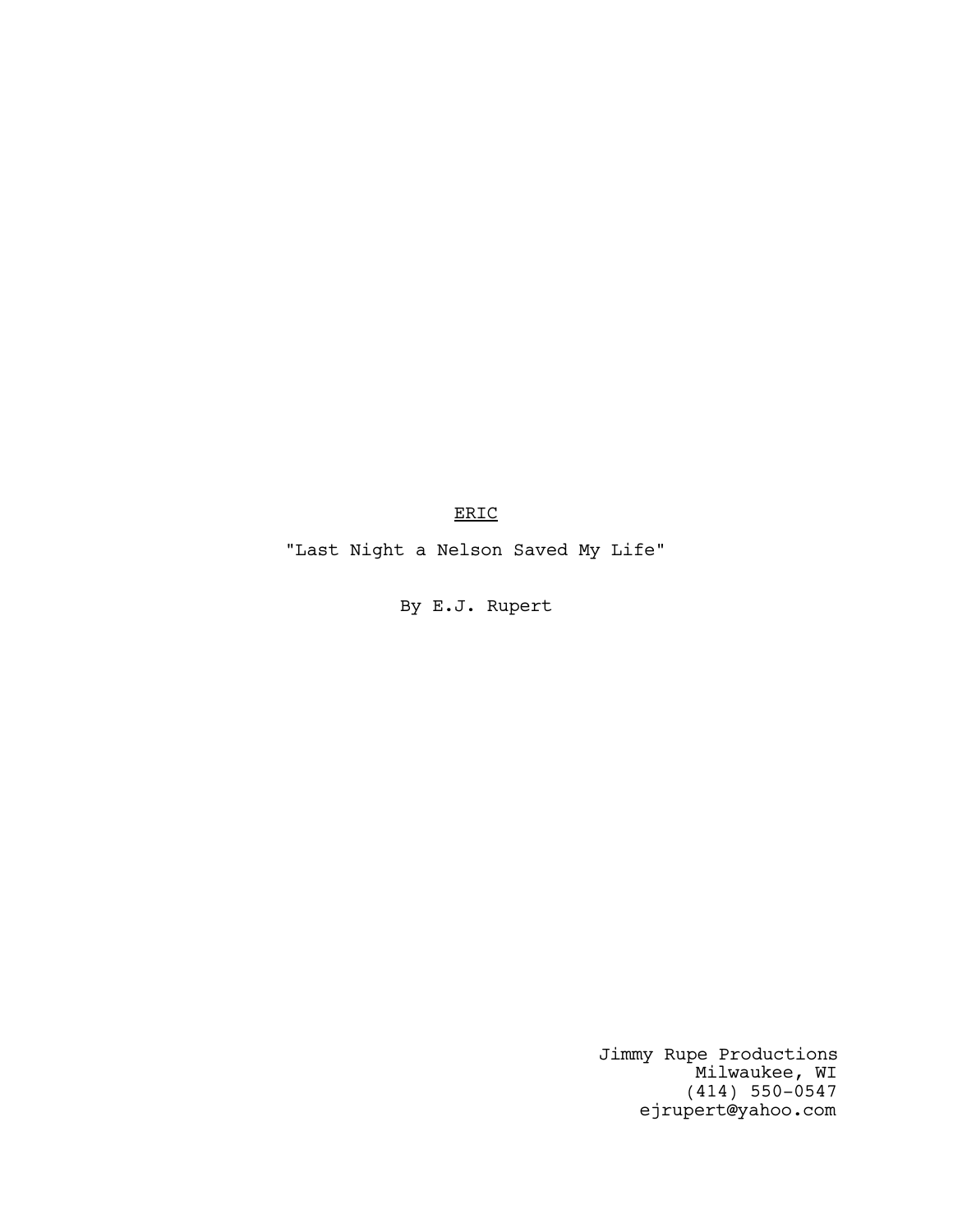INT. NELSON HOUSE - LIVING ROOM - DAY ERIC NELSON and his girlfriend, BERNIECE WILLIAMS, both 16, sit on the couch, making out. Berniece hesitates. ERIC Berniece, you're not as enthused with this as I am. BERNIECE Maybe I'm not in the mood, okay? ERIC Okay, we'll stop. BERNIECE Wait, that's it? ERIC You said, "no", that's it! You ain't gonna #MeToo me! BERNIECE It's not that, Eric. ERIC Then what is it? BERNIECE It's just that...well...it's hard to make out with your brother here! She points to BILLY NELSON, 20, who sits next to Eric, playing on his phone. BILLY Don't worry, guys, pretend like I'm not even here. ERIC We don't wanna pretend! BILLY I get it. You want some time alone.

Eric and Berniece nod.

BILLY (CONT'D) Then you'll get together. Then Berniece will say she loves you. Then she snoops around. And she claims she trusts you. You're gonna feel this tall, Eric.

He positions his fingers in the air.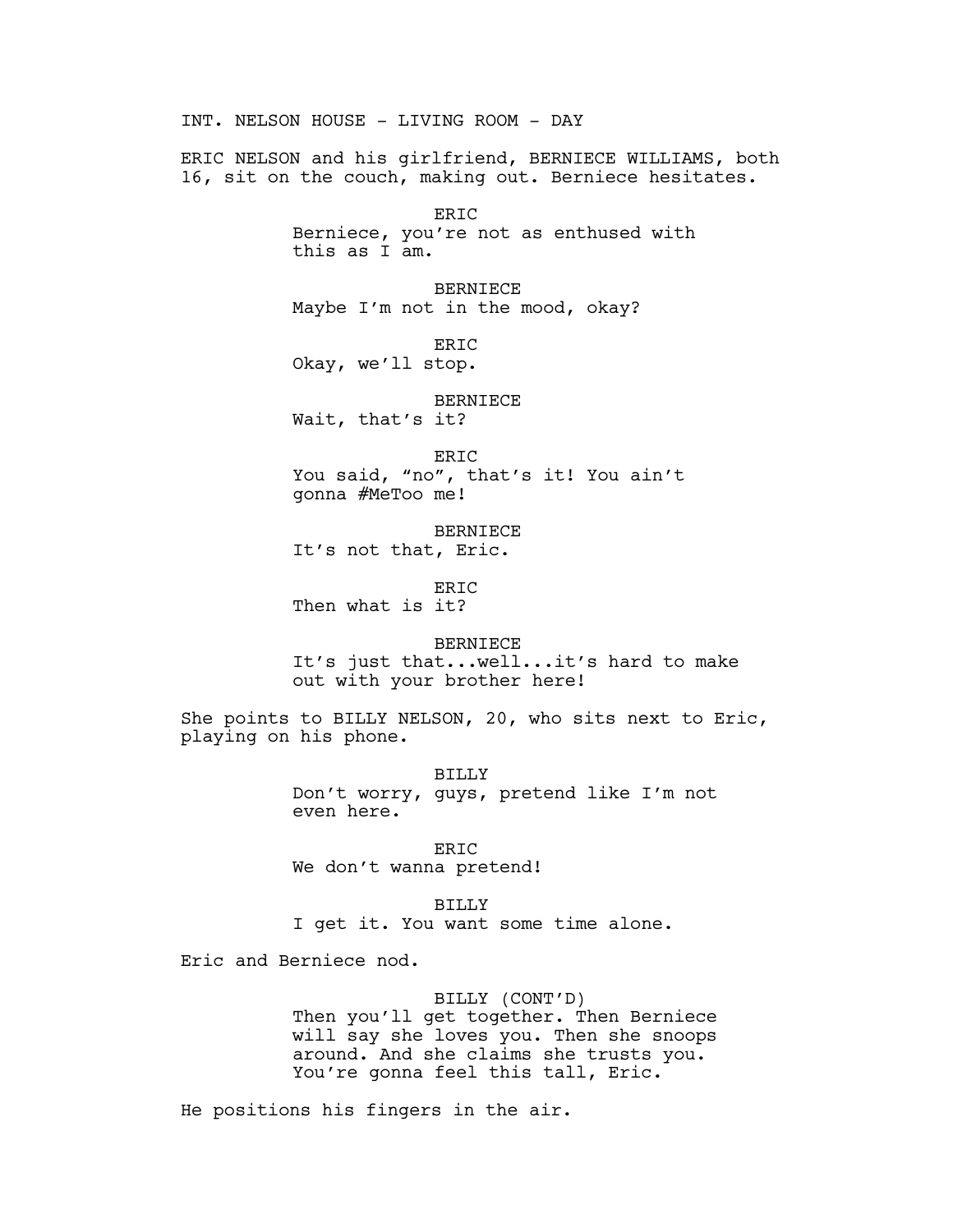# BILLY (CONT'D)

More so.

# BERNIECE

(to Eric) I get the feeling this isn't about us anymore.

## BILLY

Or maybe it's you, Eric, who does the snooping. Then you find out that you care for her a little more than she does about you! What then, huh?

#### BERNIECE

See ya.

Berniece gets up.

ERIC Right behind you!

BERNIECE No, stay here and talk to him.

She exits.

# ERIC

(groans) Why start now? (to Billy) Billy, what was all that about?

BILLY Just telling you how love goes.

ERIC I wouldn't know! I was trying to get me some love!

BILLY Don't worry. You being you would have killed the moment, anyway.

Billy exits.

ERIC It never hurts to try.

He begins to walk, then WINCES in pain. He straightens his waistband and fidgets with his crotch.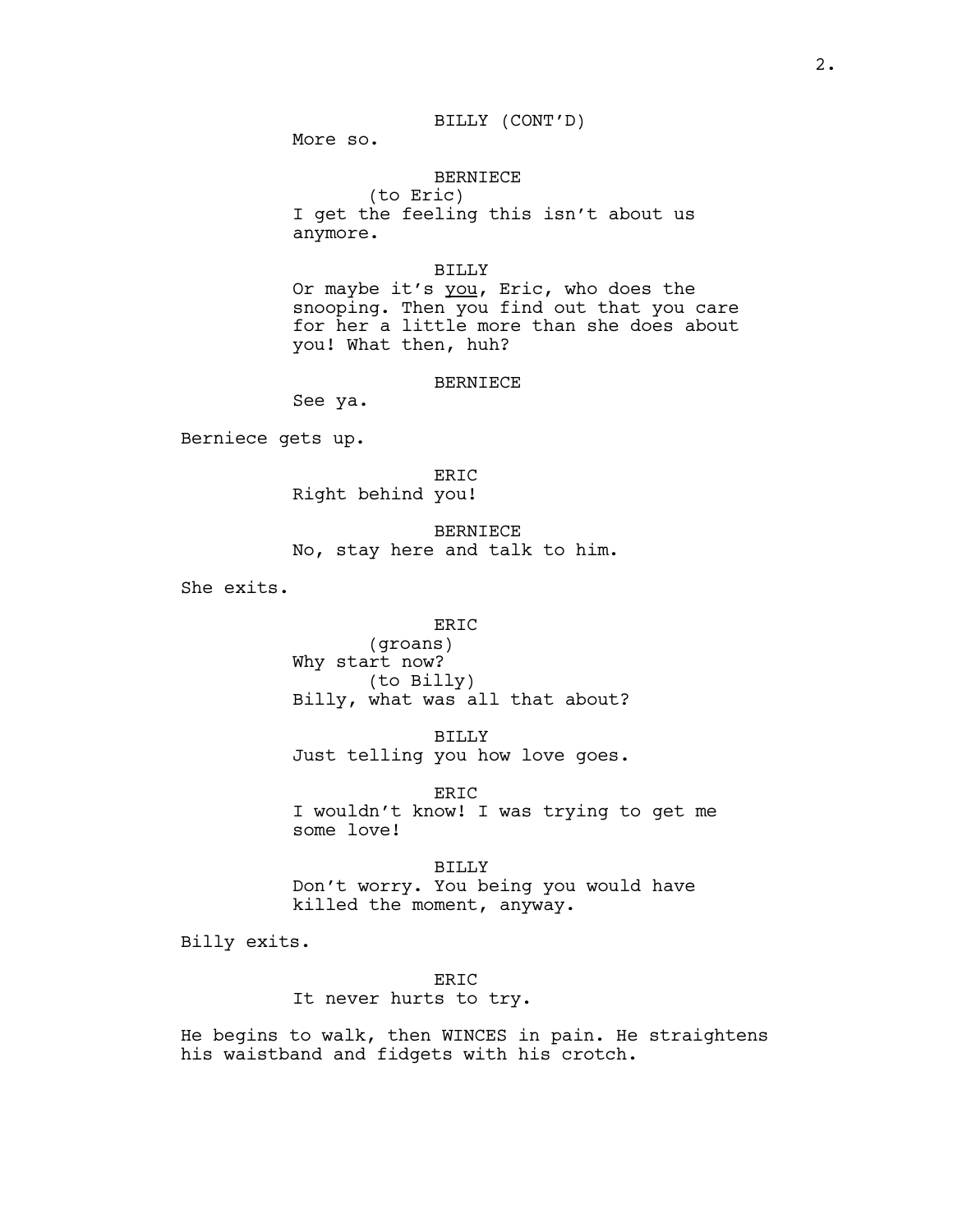ERIC (CONT'D) (moans) I take that back.

He slowly walks away.

INT. SCHOOL CLASSROOM - DAY

Eric sits in class with others. His best friend DIMMEY ROBERTS, 16, sits in front of him.

> ERIC Hey, did you and Connie do it yet?

DIMMEY (grins) What do you think?

ERIC

Oh, okay!

DIMMEY What about you and Berniece?

ERIC What do you think?

ARNOLD ALLEN, 15, dressed in Poindexter-type gear and wearing glasses, sits across from them.

> ARNOLD Please, Eric,  $I$  have a better chance doing it with her.

ER<sub>TC</sub> I know you ain't talking about doing it with my girl, Arnold!

ARNOLD

Sorry.

Arnold turns his head.

ARNOLD (CONT'D) (bellows) I had to, because your mother had a long line!

The rest of the class, except Eric, BURSTS WITH LAUGHTER. Arnold slaps hands with a student.

Oh, really?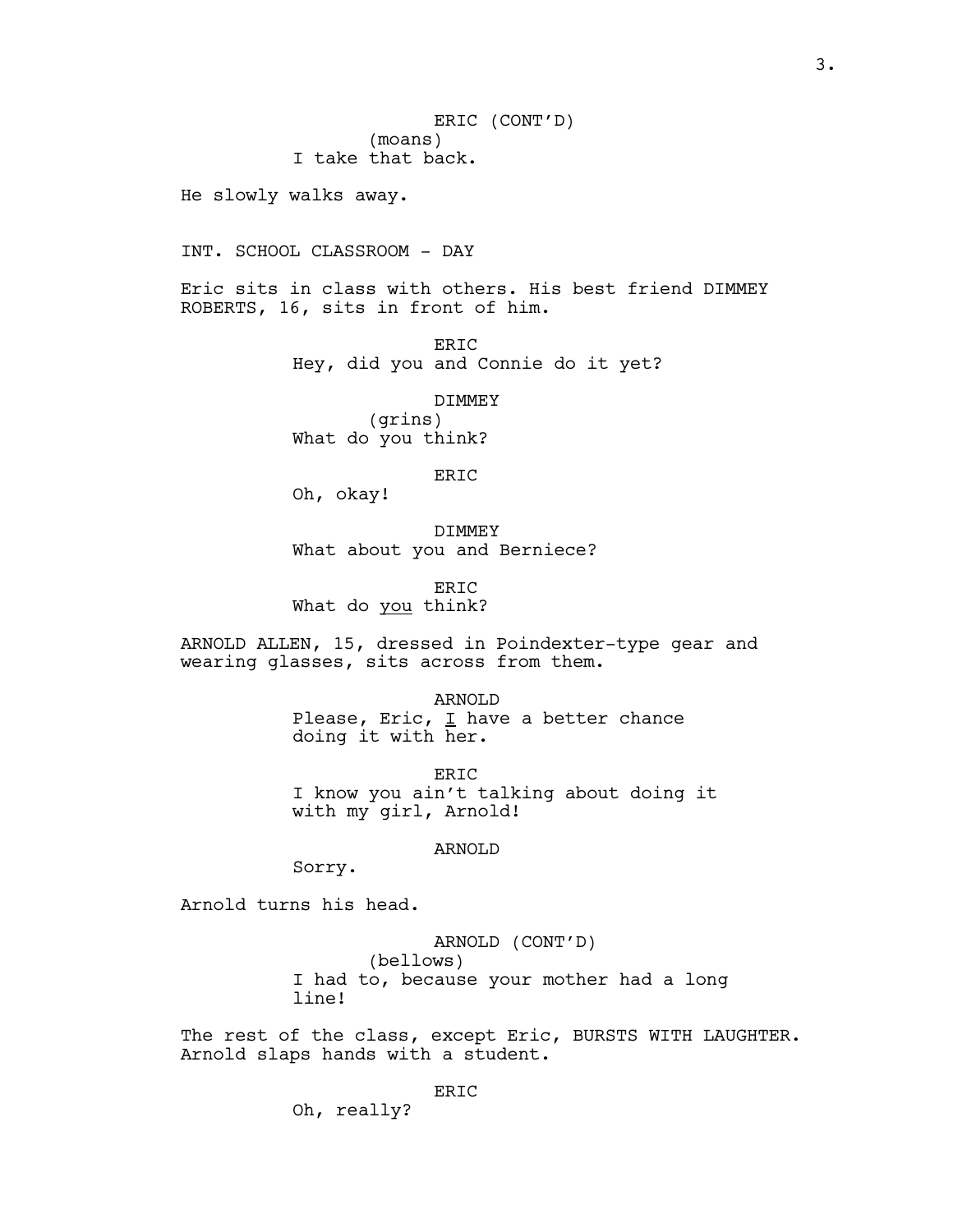ARNOLD Yes, Eric, I can get "hood" like you.

ERIC Oh, you don't want this smoke.

ARNOLD Smoke. That's what your mother did when we were done!

Students OOOOH and giggle.

ERIC Okay, okay! Yo mama so dumb, she had to Google Google!

Students LAUGH.

ARNOLD Your mother is so old, she lived next door to Jesus!

Students LAUGH some more.

ER<sub>TC</sub> Yo mama so fat, she lives next door to everybody!

Students ROAR laughing. MR. DYKES, the teacher, quiets them.

> MR. DYKES Kids, pay attention! How will you ever get through life without knowing what a trapezoid is?

The students quiet down and continue studying.

ARNOLD

(quietly) Eric, your mother takes her shoes off to use the bathroom.

Students GIGGLE quietly.

ERIC (quietly) Yo mama has ears on her back and goes like this...

Eric tilts his head back.

ERIC (CONT'D) ..."Huh? What?"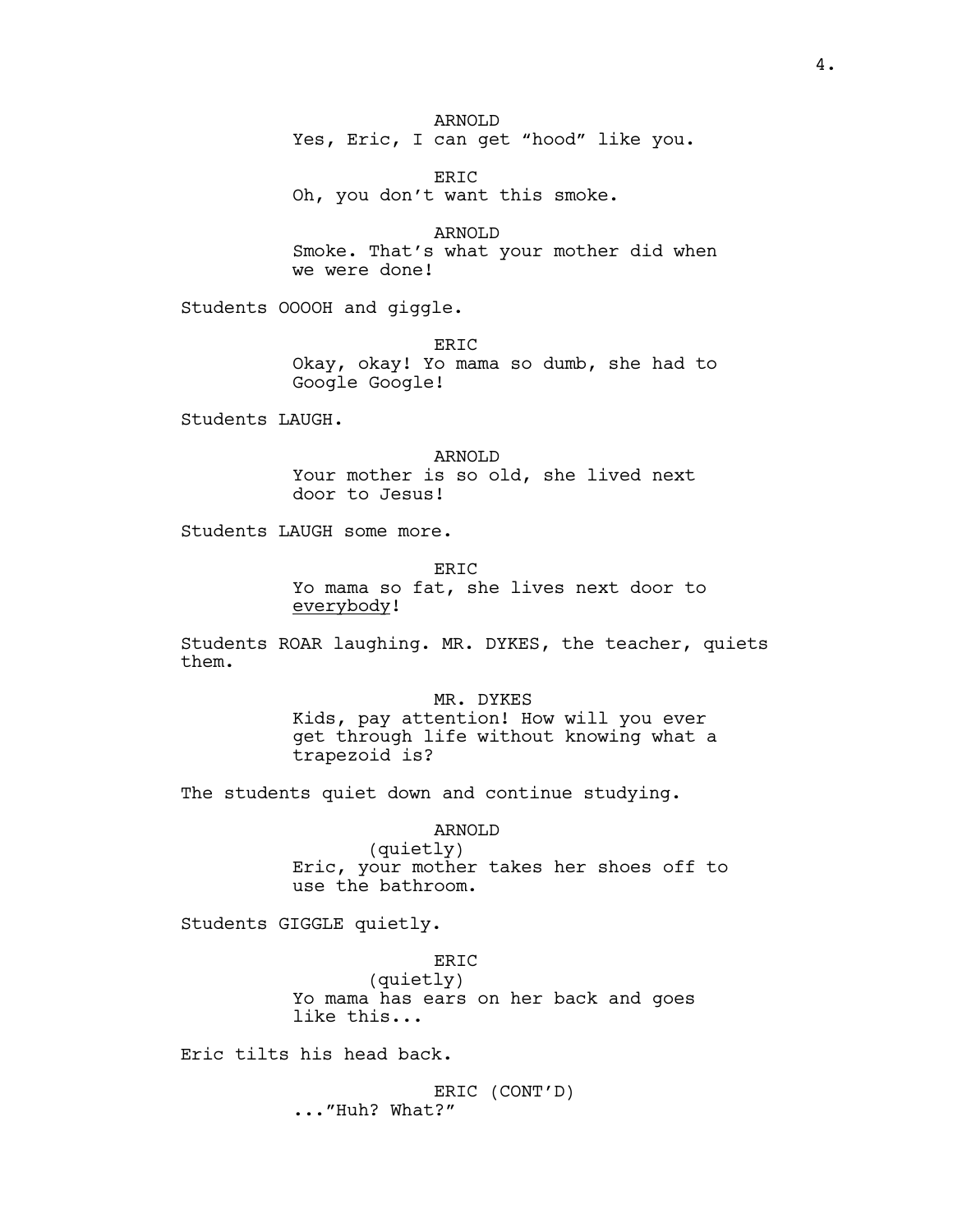Students LAUGH.

# MR. DYKES

That's it!

### ERIC

Fine, Mr. Dykes. I'll head to Principal Peters.

# MR. DYKES

No, you're not getting off that easy! Since you and Mr. Allen love to talk to each other so much, you two can be paired up for your project!

# ERIC AND ARNOLD

What?!

ERIC What kind of punishment is that?

MR. DYKES Hey, pairing you both with others would be punishment for them!

SFX: School bell RINGS.

The students begin to exit.

ERIC

(sighs) I hope you're not expecting me to work all hard and stuff.

## ARNOLD

I never do!

Dimmey approaches them both.

DIMMEY (to Eric) I know who works real hard. Your mom!

Eric and Arnold look at Dimmey puzzled.

DIMMEY (CONT'D) Oh, we're not doing mamas anymore. (chuckles) Especially after last night!

He laughs and lifts his hand up, waiting for a hand slap. Eric and Arnold scoff and walk away. Dimmey puts his hand back down.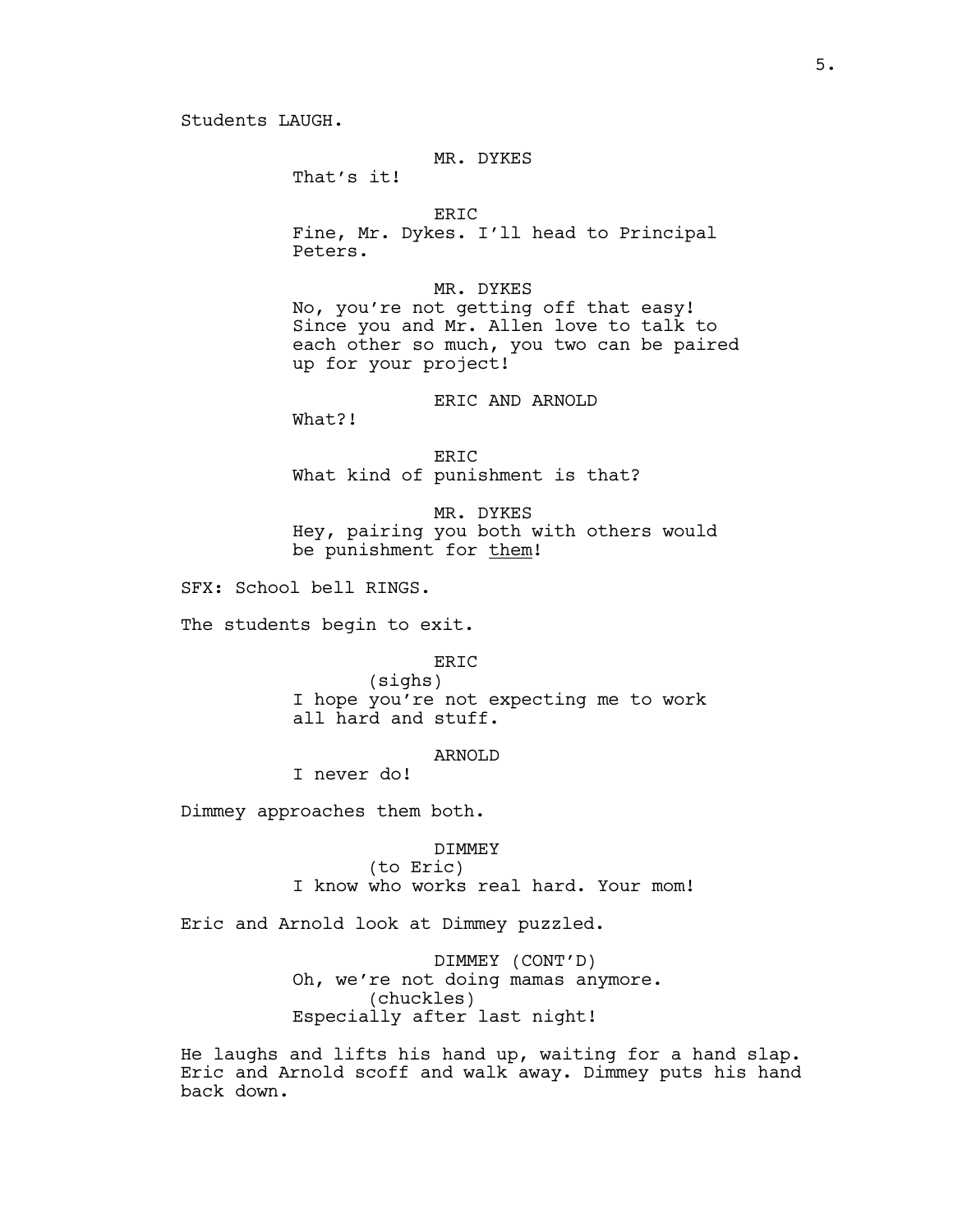DIMMEY (CONT'D) Screw ya'll. That was funny.

INT. COLLEGE DORM - EVENING

Professor RHONDA NELSON-JAMES, 40's, who is also Eric and Billy's mother, walks into the dorm. She runs into a college GIRL.

> GIRL Professor Nelson-James! I don't condone any of this!

> > RHONDA

Condone what?

GIRL Nothing! How can I help you?

RHONDA Where is Gina Richards' room? She left her pocketbook in my class.

GTRT. Down the hall there and around the corner.

RHONDA Where that loud music is playing?

GIRL Hey, my name's Bennett, and I ain't in it!

# RHONDA

Thanks.

INT. GINA'S DORM ROOM - SAME

College kids dance and clamor. Music blasts from the speakers. GINA RICHARDS, a cheerleader, walks around. Her football-player boyfriend, MARTY O'DELL, follows her.

> MARTY Gina, this a great party!

**CTNA** I got the idea from an old movie. It's a rent party!

MARTY But isn't this a dorm room?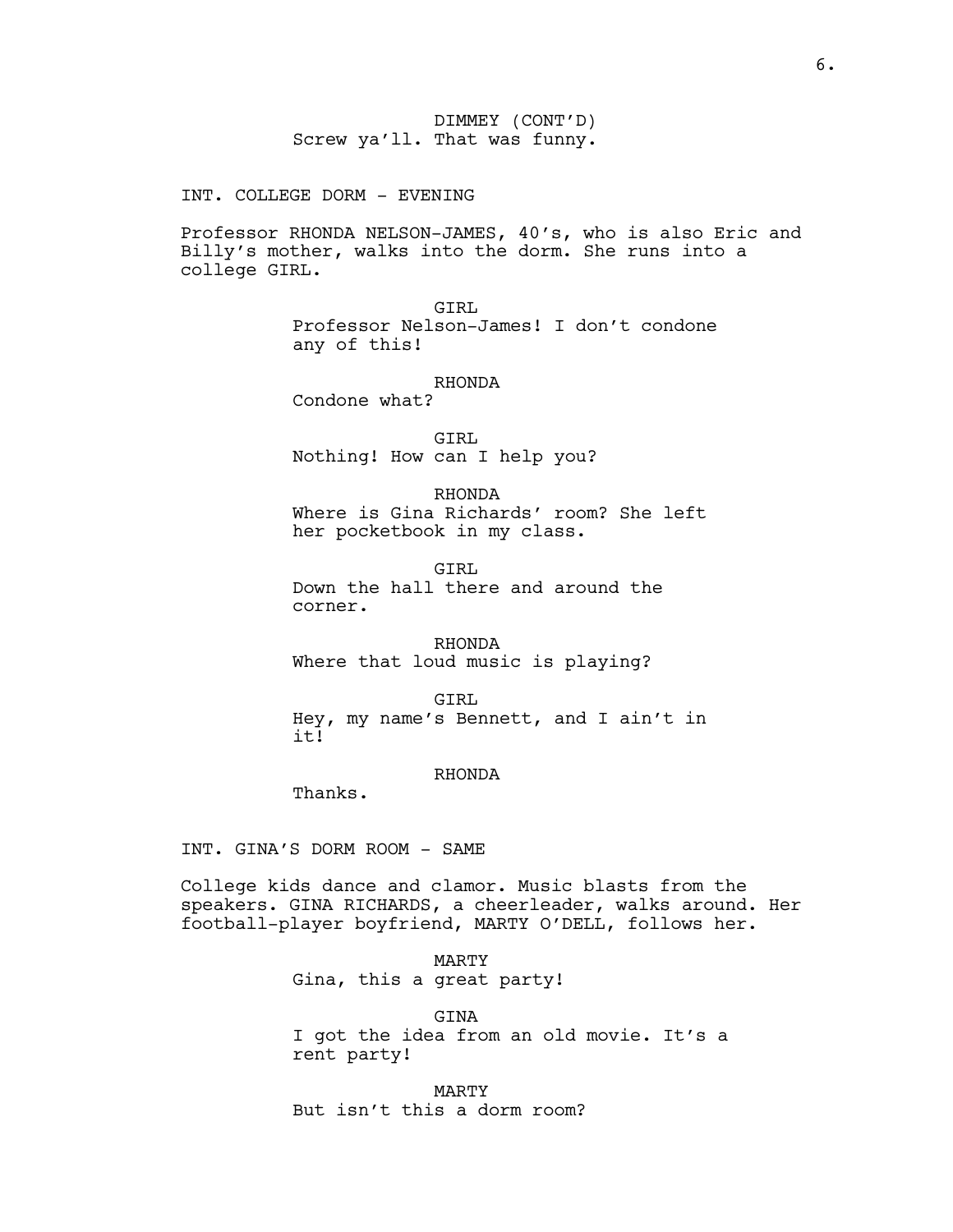GTNA Yeah. Guess that means we have to throw a lot more parties!

MARTY Hey, Gina, I gotta talk to you about something.

GINA

Right now?

MARTY

Well, soon.

Rhonda enters the room and makes her way through the crowd.

> MARTY (CONT'D) Professor Nelson-James? (looks around) This isn't the library!

GINA No, but I was on my way to study, honest!

RHONDA Forget it! I don't see anything!

MARTY Wow, and you're a professor?

GINA Community-college professor.

RHONDA Take the damn pocketbook, Richards!

Gina grabs it from Rhonda.

# GINA

Thanks.

RHONDA Alright, let me get out of here, before the Dean catches me.

# MARTY

You mean him?

He points to the DEAN, who is being carried and spun around by other partygoers.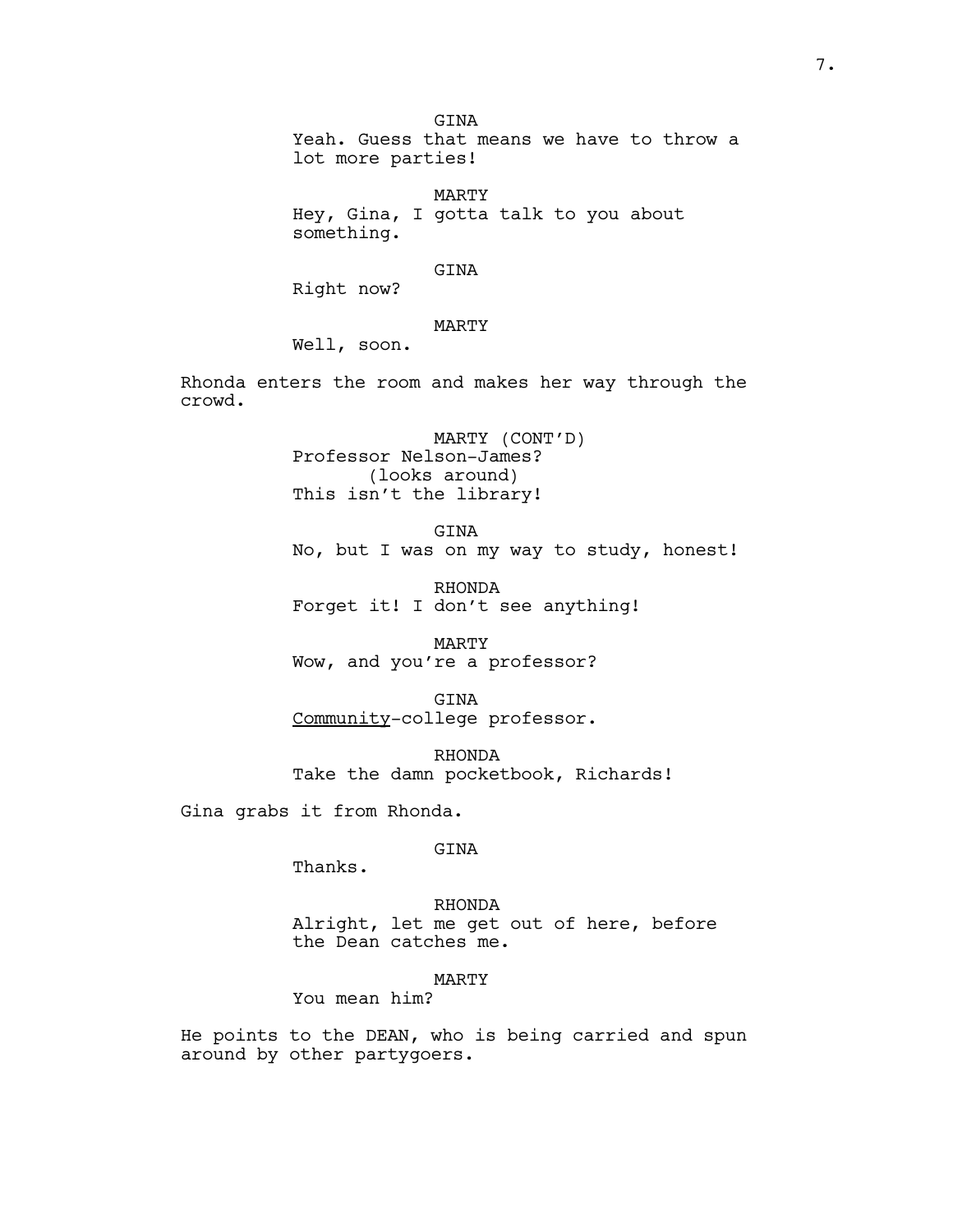DEAN (drunkenly) Whee! College rules!

Rhonda heads for the exit. Two SORORITY GIRLS do a Greek stroll down the party, then stop.

> SORORITY GIRL #1 (to Rhonda) Hey, where's Maggie Fletcher?

RHONDA With her new husband!

They laugh. Rhonda hugs both girls.

RHONDA (CONT'D) Hey, Theta girls, how you doin'?

SORORITY GIRL #2 Oh, you know, gettin' our stroll on!

RHONDA Well, that's good, neo's, but ya'll look a little stiff. You gotta let it flow. Like this.

Rhonda begins to do the stroll and adds some hand claps to it. The other girls follow. The rest of the party stops, stares, and CHEERS.

> GINA Uh oh, look at the professor!

RHONDA Aw, man, I haven't done that in years!

SORORITY GIRL #1 Here, have some of our Theta Punch! Don't worry, the flask is clean!

Gina hands an empty cup to Rhonda.

RHONDA Well, I guess one drink wouldn't hurt. But we all got work to do tomorrow.

The girl pours the drink into Rhonda's cup.

GINA

Speaking of that, I need to call in sick for class tomorrow.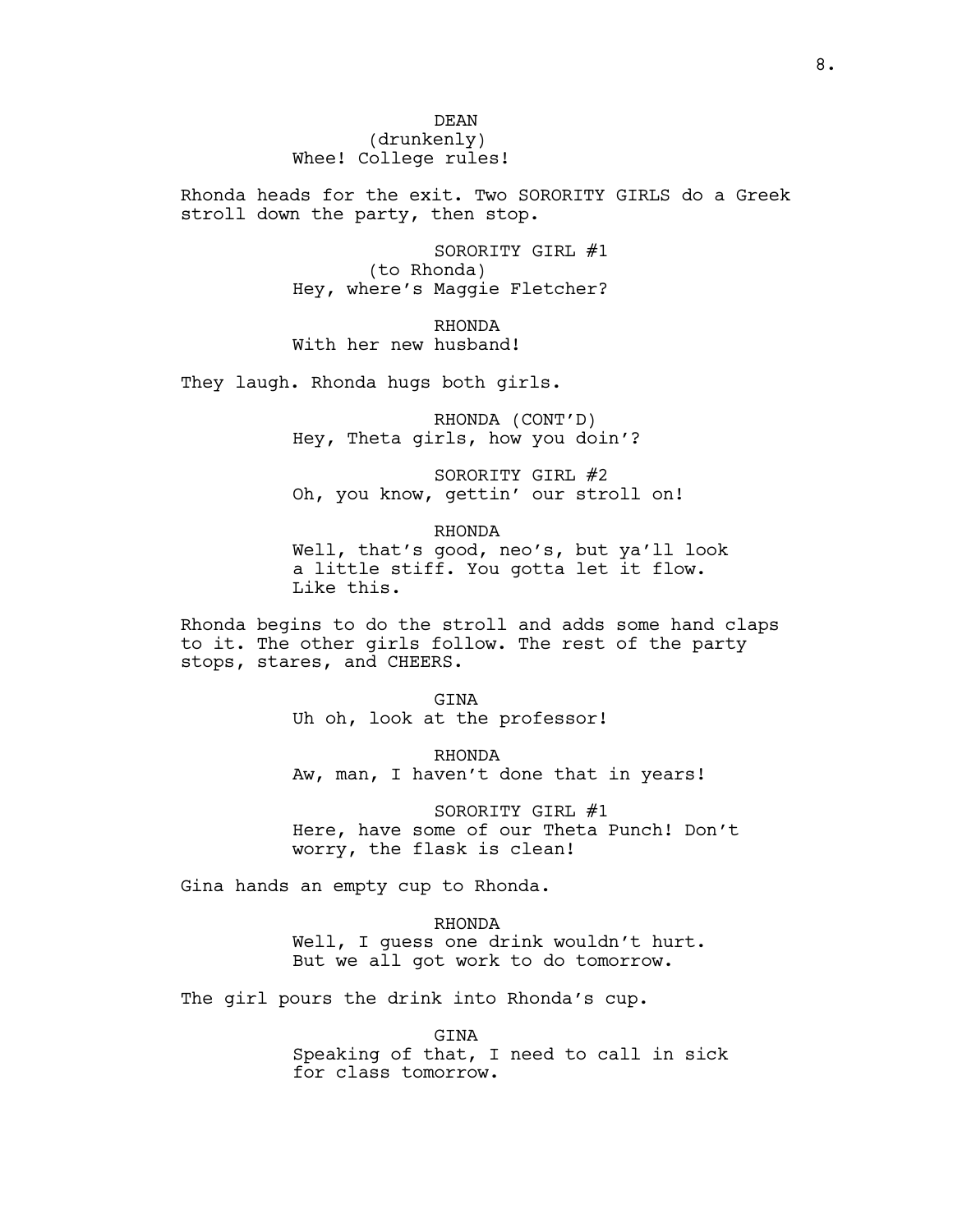RHONDA Gina, I see you "being sick" right now!

GINA Oh, you're right.

Gina takes the cup from Rhonda.

GINA (CONT'D) Well, thanks for stopping by!

MARTY (taps Gina on the arm) Gina!

Gina gives the cup back to Rhonda, who sips from it.

INT. NELSON HOUSE - DINING ROOM - THE NEXT DAY

The Nelsons sit and eat at the table, while CYNTHIA McNAIR, the maid, pours Rhonda a cup of coffee. Rhonda has her hair in micro-braids and one Afro Puff on each side of her head with sunglasses on the top, and she wears a football jersey and a gold chain, with ripped jeans.

> RHONDA Good lookin' out, Cindy. Had a rough night.

She sips the coffee. The rest of the family stare at her.

ERIC Mom, there's something different about you.

### RHONDA

Oh, word?

MATT Yeah, did you take a shower with 1992?

RHONDA Aw, whatever, bro! I'm just livin' my best life. YOLO, right?

BILLY Mom, nobody says that anymore!

RHONDA Well, I'm bringin' it back. What's old is new, right?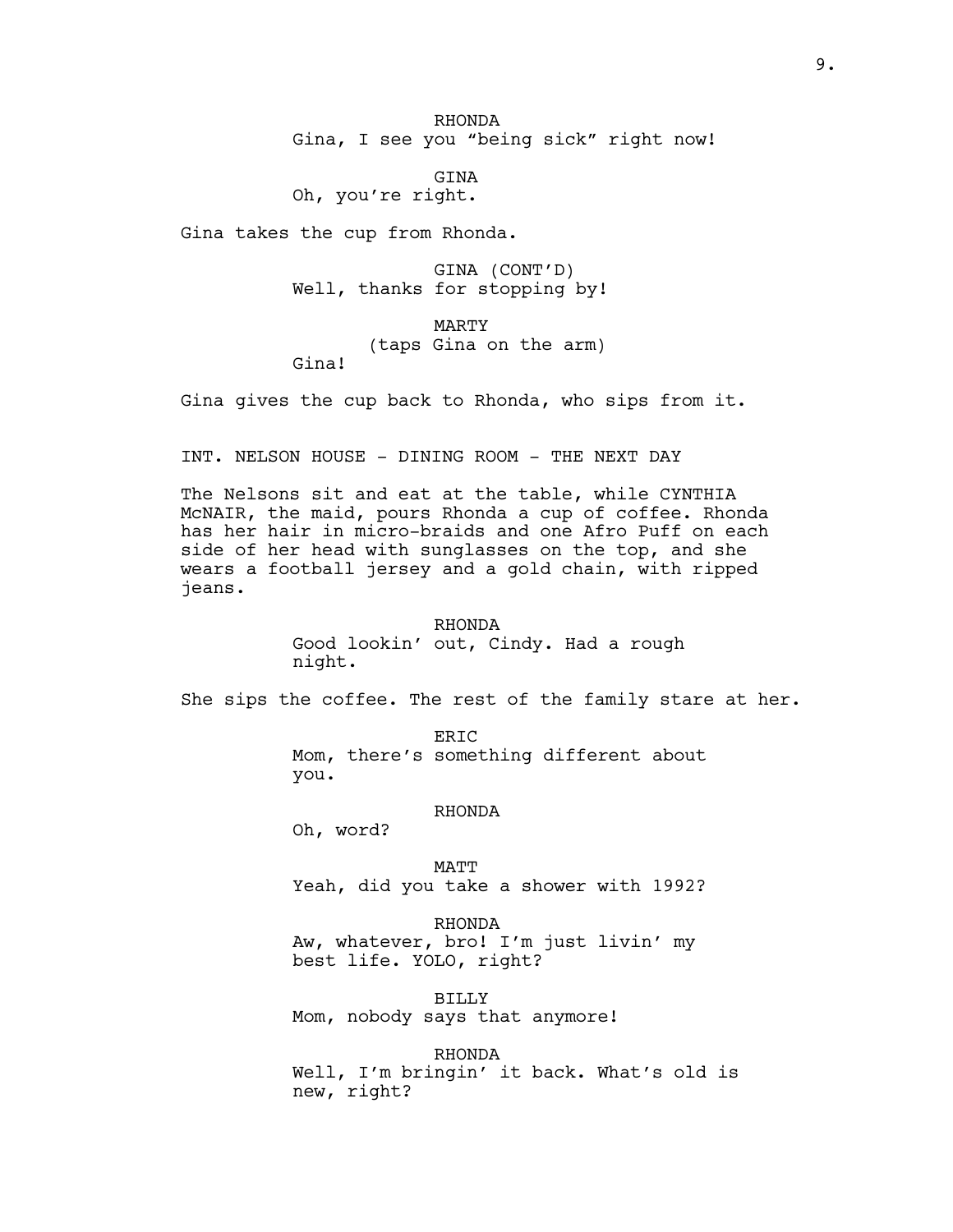CYNTHIA Then you must be real, real, new.

RHONDA

(laughs) Aight, ya'll got jokes!

MATT Anyway, Billy, how's your article coming along?

BILLY I posted it. Check it out.

He hands Matt the phone. Matt reads from it.

### MATT

"Subs N' Such in Madison, Wisconsin has some of the most mediocre sandwiches ever. Their manager, Sharon Ross, can be unprofessional, too."

ERIC

(to Billy) That's a step up from, "If you have to go to Subs N' Such, stay the hell away from Sharon Ross. She plays mind games."

BILLY What's wrong with a little edge?

MATT Nothing, if you like a little lawsuit.

CYNTHIA Or a little brick through your windshield.

# RHONDA

(to Billy, standing up) Alright, check it, sonny. Lemme put you up on game. She ain't the only thot out there with that good good.

She does a pelvic thrust. The boys cringe.

RHONDA (CONT'D) There's more of that in the sea.

Billy stares at her.

RHONDA (CONT'D) Now, I know what you're thinking.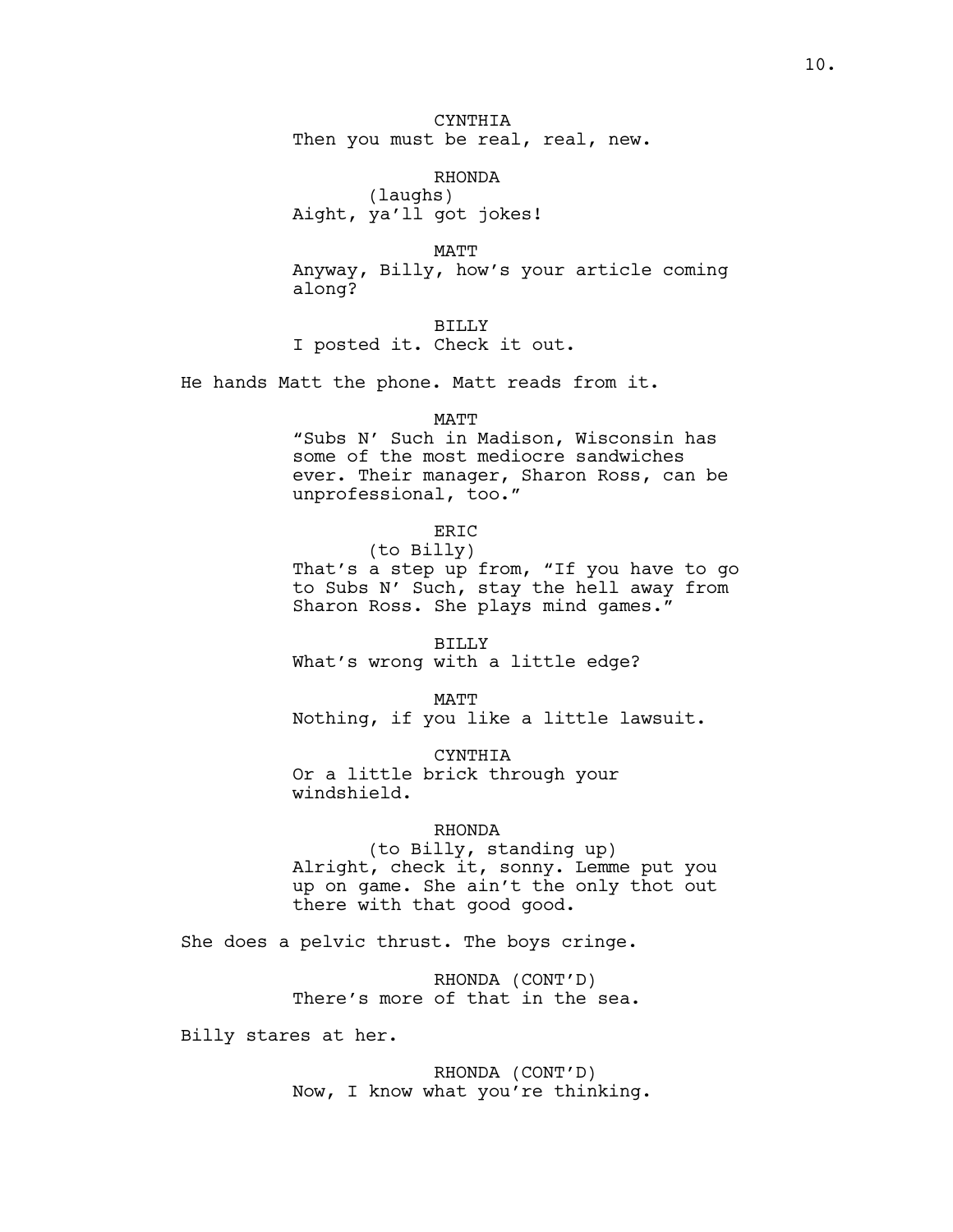I highly doubt it.

#### RHONDA

"What does a boss 'beyotch' like me know about this?" Well, I've been there before. And if you can't find another woman right away, take up another hobby.

BILLY Uh, right. I gotta go.

ERIC

Yeah, me too. I'm getting a headache.

The boys exit.

RHONDA

Aight, then!

Matt looks at Rhonda's shoes.

MATT Honey, are those Yeezys?

RHONDA Fo sheezy! Daddy likes?

MATT "Daddy" can't afford Yeezys!

RHONDA Well, you really can't afford anything, Matt. But I got these from making small, monthly payments.

MATT Oh yeah, I heard of that. Let me apply.

He pulls out his phone and types.

MATT (CONT'D) Okay, name, social security number...

SFX: BOOM!

The cell phone BURSTS into flames and lands on the phone. Cynthia approaches it.

> CYNTHIA Again? I'll get the fire extinguisher.

She exits. Rhonda pulls Matt away from the fire.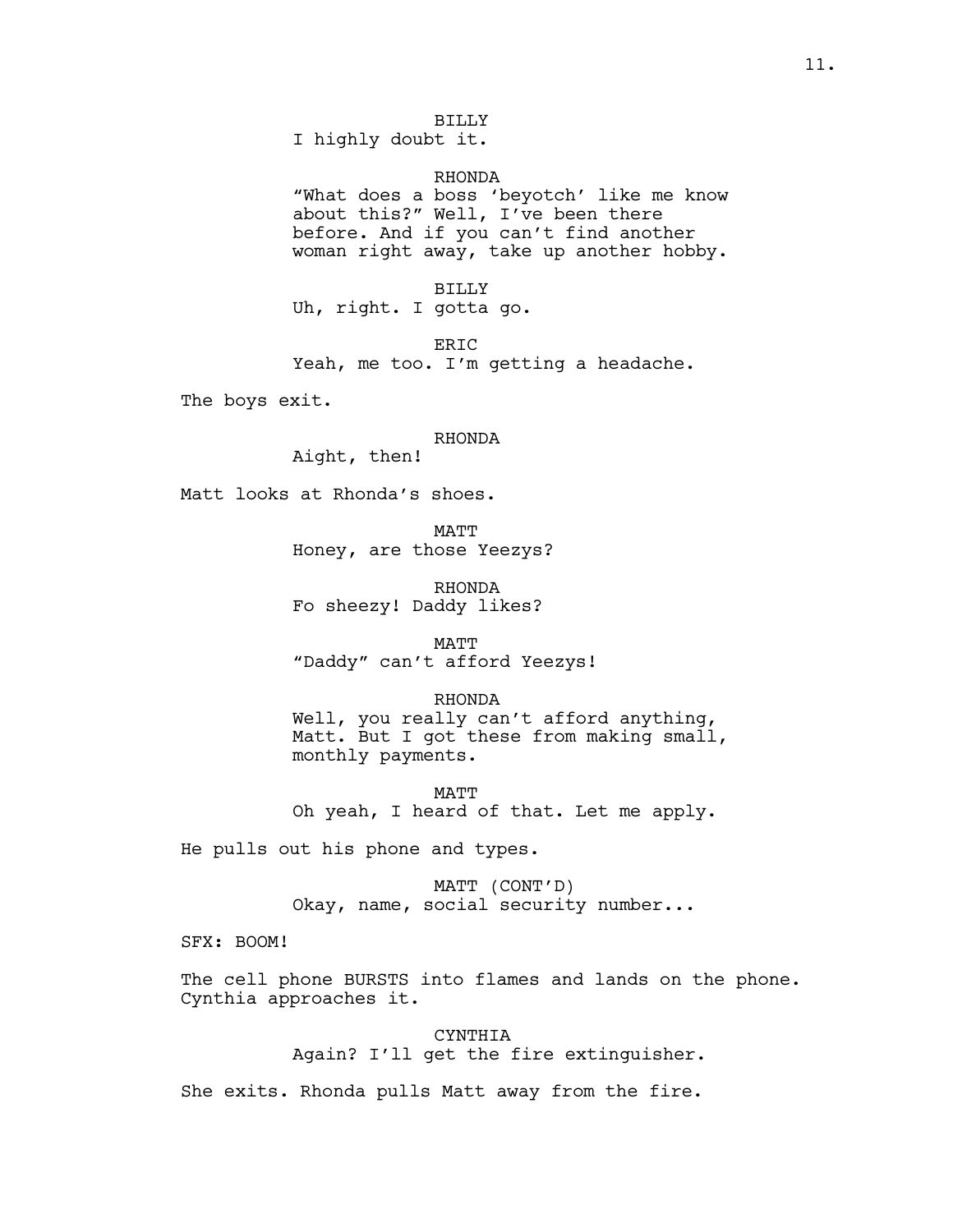RHONDA You won't need your phone, anyway, for what we 'bout to do.

MATT

Oh yeah?

RHONDA Step in our room and get that thang up, so I can come sit on it!

MATT (frowns) Yeah, that's kind of a turn-off.

RHONDA

Really?

Matt pauses.

MATT

No.

He takes her hand, and they both head for their bedroom.

RHONDA I knew you was cappin'.

MATT Please stop talking.

INT. SCHOOL CLASSROOM - DAY

Eric and Arnold sit at a desk. Eric's head is down.

ARNOLD Come on, Eric, I need you to focus!

ERIC Man, can't you figure out the math problems by yourself?

ARNOLD Yes, but that's not the point. We're supposed to be partners.

ERIC I got too much on my mind.

Arnold sees Dimmey and his friends approaching their desk.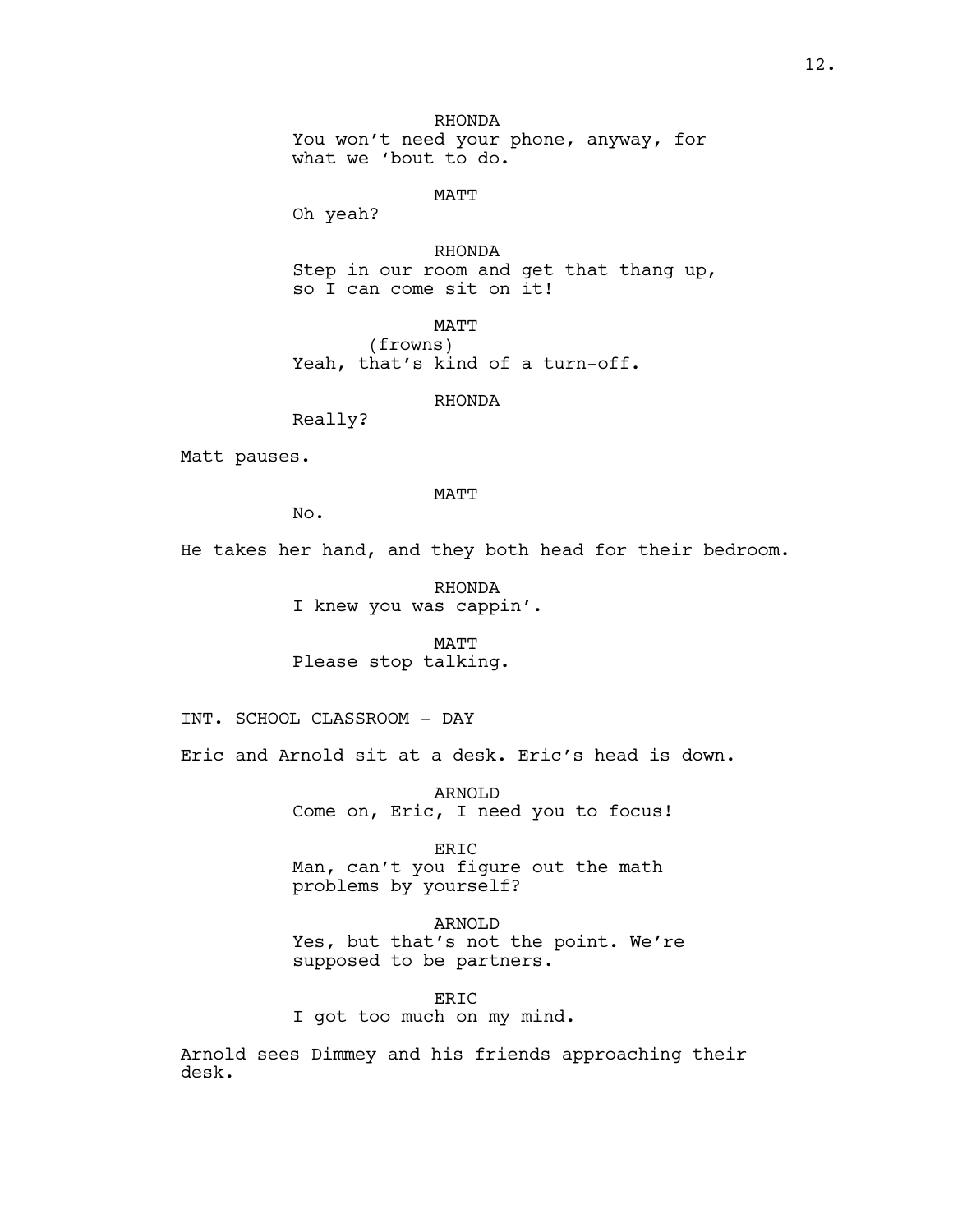ERIC (CONT'D) My brother's always in my hair. Now my mother is acting crazy.

ARNOLD (announces) Well, I have been known to have that effect on women!

The others LAUGH.

ERIC Arnold, I thought we were done with that.

ARNOLD That's what she said!

The others continue LAUGHING and walk away. Arnold LAUGHS and looks around. He quickly STOPS laughing and leans over to Eric.

> ARNOLD (CONT'D) (sotto voce) Meet me at my house after school.

> > ERIC

What? Why?

ARNOLD

Just do it!

INT. ALLEN APARTMENT - LATER

Arnold enters his apartment with Eric. They enter his parents' room.

> ERIC Arnold, why'd you call me over here?

Arnold lifts up the mattress of the bed and grabs a key.

ERIC (CONT'D) Unless we're gonna look at your dad's girly magazines, I'm outta here!

ARNOLD We will later. Just follow me!

They go to another room. Arnold unlocks the door with the key. Inside are crates of vinyl records, CD's, posters, light fixtures, and microphone stands.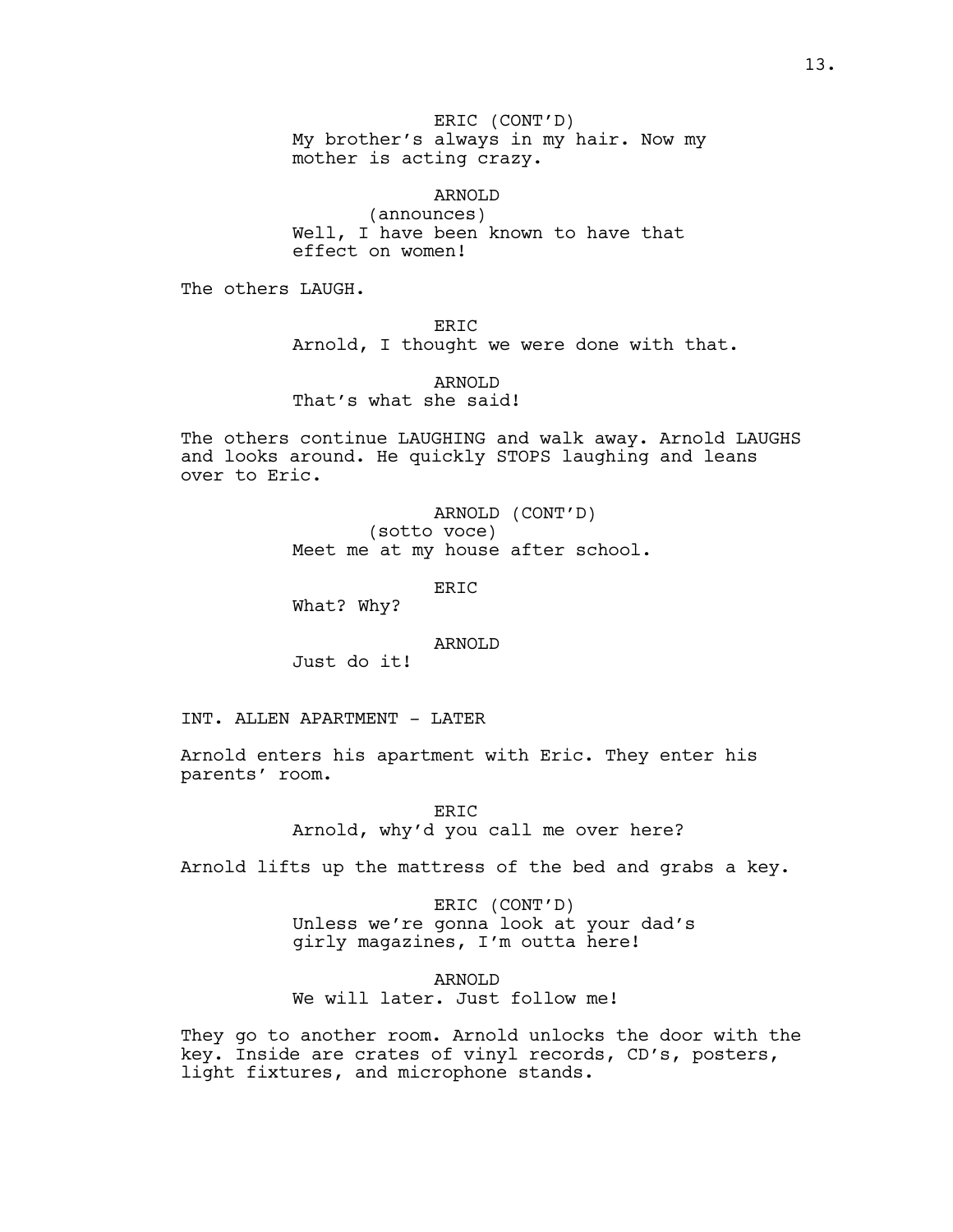ARNOLD (CONT'D)

My father was not always the smooth, mildmannered man that I am. No, back in the day, he was the top DJ here in Milwaukee. This is some of his equipment.

# ERIC

Wow.

ARNOLD He was known as DJ A-Plus, short for "Aloysius Allen".

ER<sub>TC</sub> Oh, that was him? Get outta here!

ARNOLD I'm serious! Everybody listened to him and his Top Ten playlists. He called it, "Alo's Wish List". Get it?

Arnold grabs a book.

ARNOLD (CONT'D) Look at this photo album. It's a "who's who" of the music industry back then.

They both flip through the book together.

ARNOLD (CONT'D) There's him with Destiny's Child. And him with Michael Jackson.

ER<sub>TC</sub> Is that Snoop Dogg?!

ARNOLD You bet! My dad was a key figure in ending the East Coast/West Coast beef.

Arnold closes the book.

ER<sub>TC</sub> I've never known this side of you guys.

ARNOLD Well, this was all before my dad met my mom. He wanted to get out of the music biz and start a lovely family.

ERIC Well, tell him to keep trying.

Arnold laughs mockingly.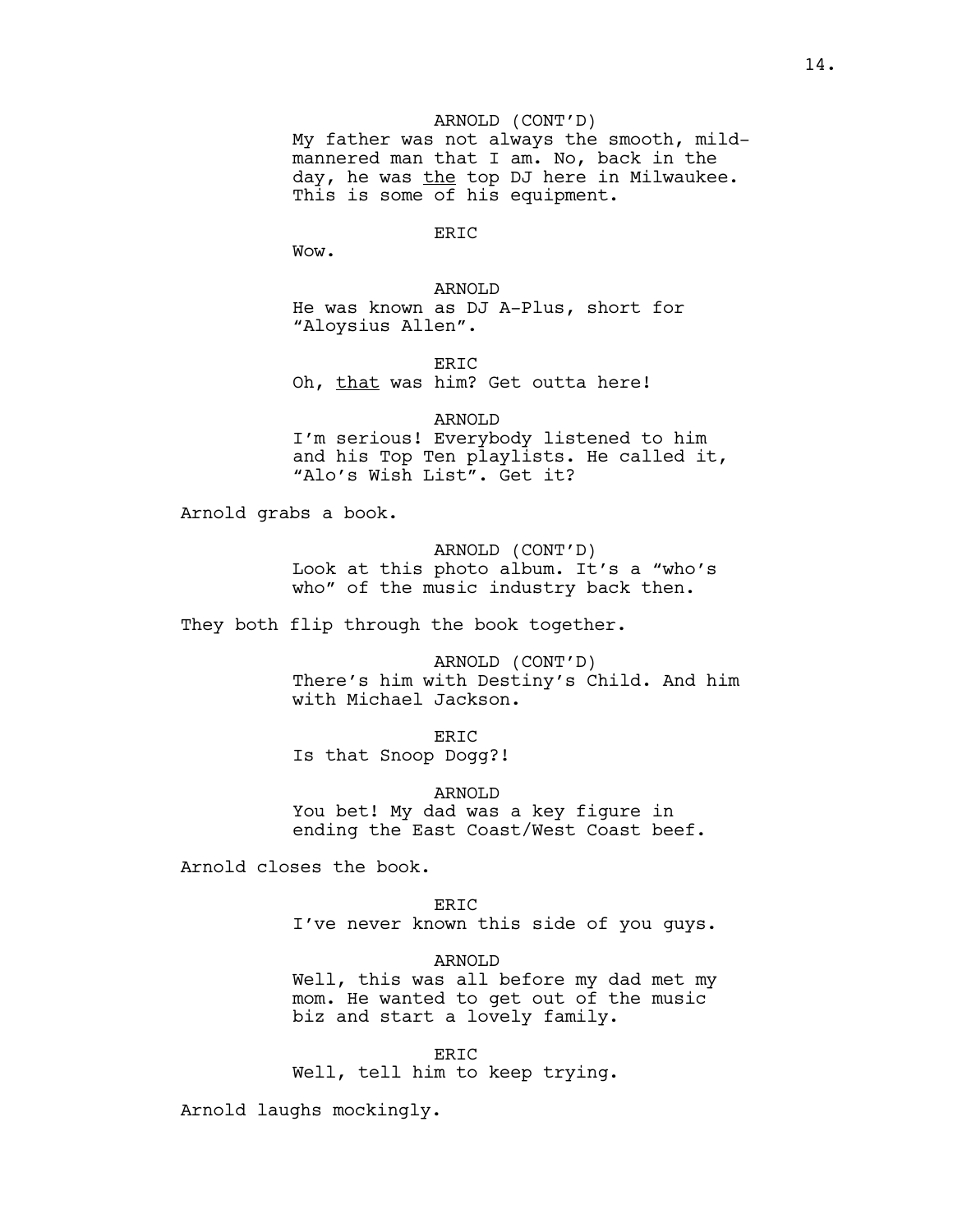ERIC (CONT'D) This is cool and all, but why are you showing me this?

ARNOLD Dad doesn't use this stuff anymore, and he might wanna sell it.

# ERIC

And?

ARNOLD Doesn't your brother need something to do?

ERIC

Yeah, but... (pause) Oh!

Arnold's father, ALOYSIUS ALLEN, wearing khakis, a polotype shirt, and a sweater tied around his shoulders, approaches them.

> ALOYSIUS Arnold Allen, what the heck are you doing?

# ARNOLD

Father, don't get mad! You may have a customer for your DJ equipment!

## ALOYSIUS

Really?

ARNOLD (lifts his right hand) Genius' honor!

### ALOYSIUS

Well, alright. Now that you guys know my secret, close this door back. Arnold, your mother doesn't even know about this stuff.

Arnold's mother, AMBER ALLEN, calls out.

AMBER (O.S.) (singsong voice) Yes I do!

Aloysius SIGHS.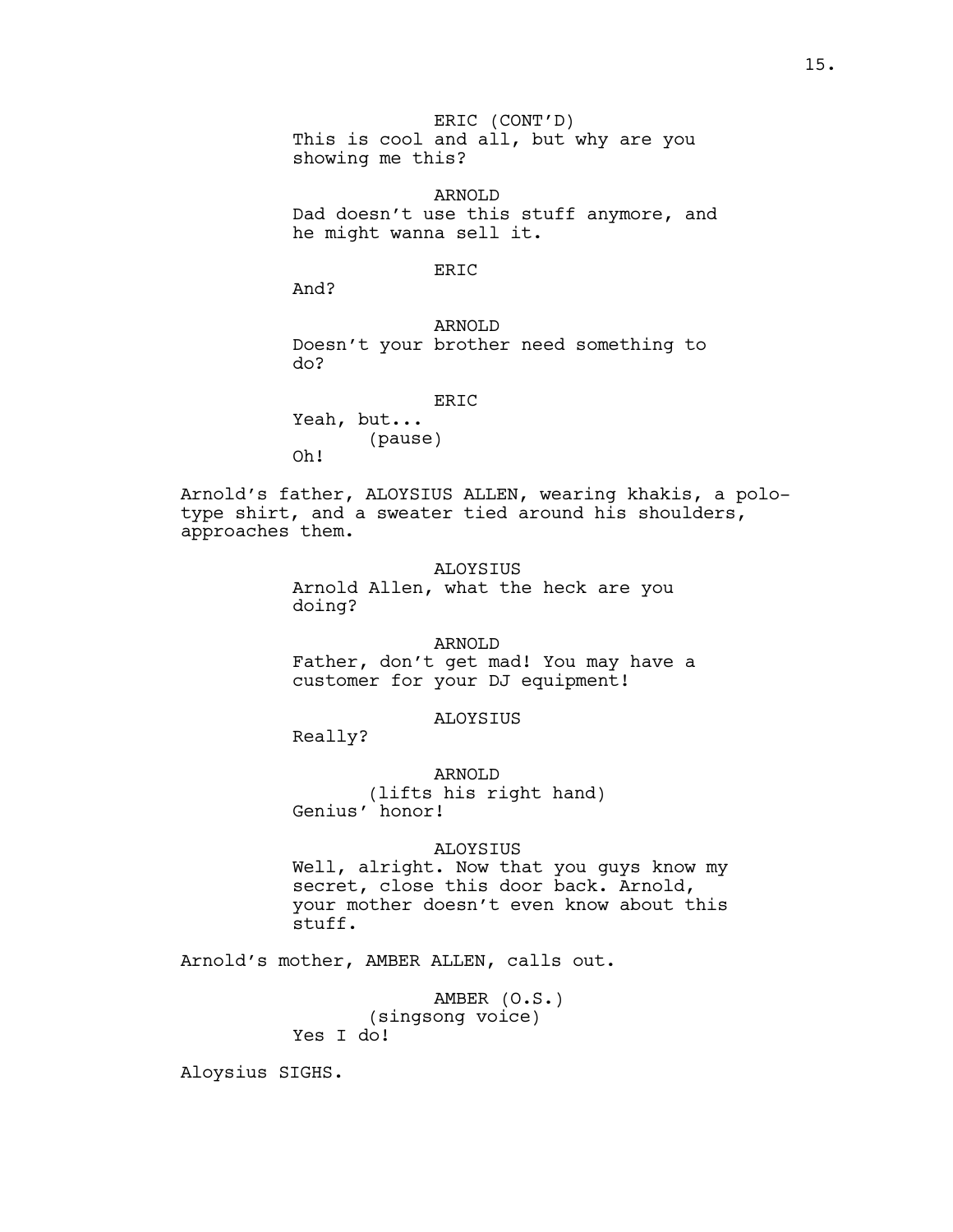ERIC Thanks, guys. I'll let my brother know right away!

INT. NELSON HOUSE - GARAGE - LATER

Billy PLAYS music on the DJ equipment. The Nelsons' pets, BONY the dog and EDDIE THE CAT, run around in circles to the music. Eric enters.

ERIC

Alright, bro, I see you!

BILLY Thanks for telling me about the DJ gear. I used the rest of my student loans to buy it!

ERIC Are you supposed to do that?

Billy shrugs.

BILLY

Anyway, I came up with a new name. DJ Illson! Get it? Instead of "Nelson", it's "ill son"!

ERIC Was "Broke Son" already taken?

Billy scoffs, turns the music off, and walks away. Eric follows him out.

> ERIC (CONT'D) What about "DJ No-girl"? "No-wife"? "Nolife"?

Eddie jumps behind the turntables.

EDDIE I used to do this in my third life.

He SCRATCHES a record. Bony jumps in his director's seat.

BONY Okay, places, everybody! Whiskers, Oliver, come on!

WHISKERS the mouse and OLIVER DUCK approach Eddie.

EDDIE Oliver? Where's Friskers?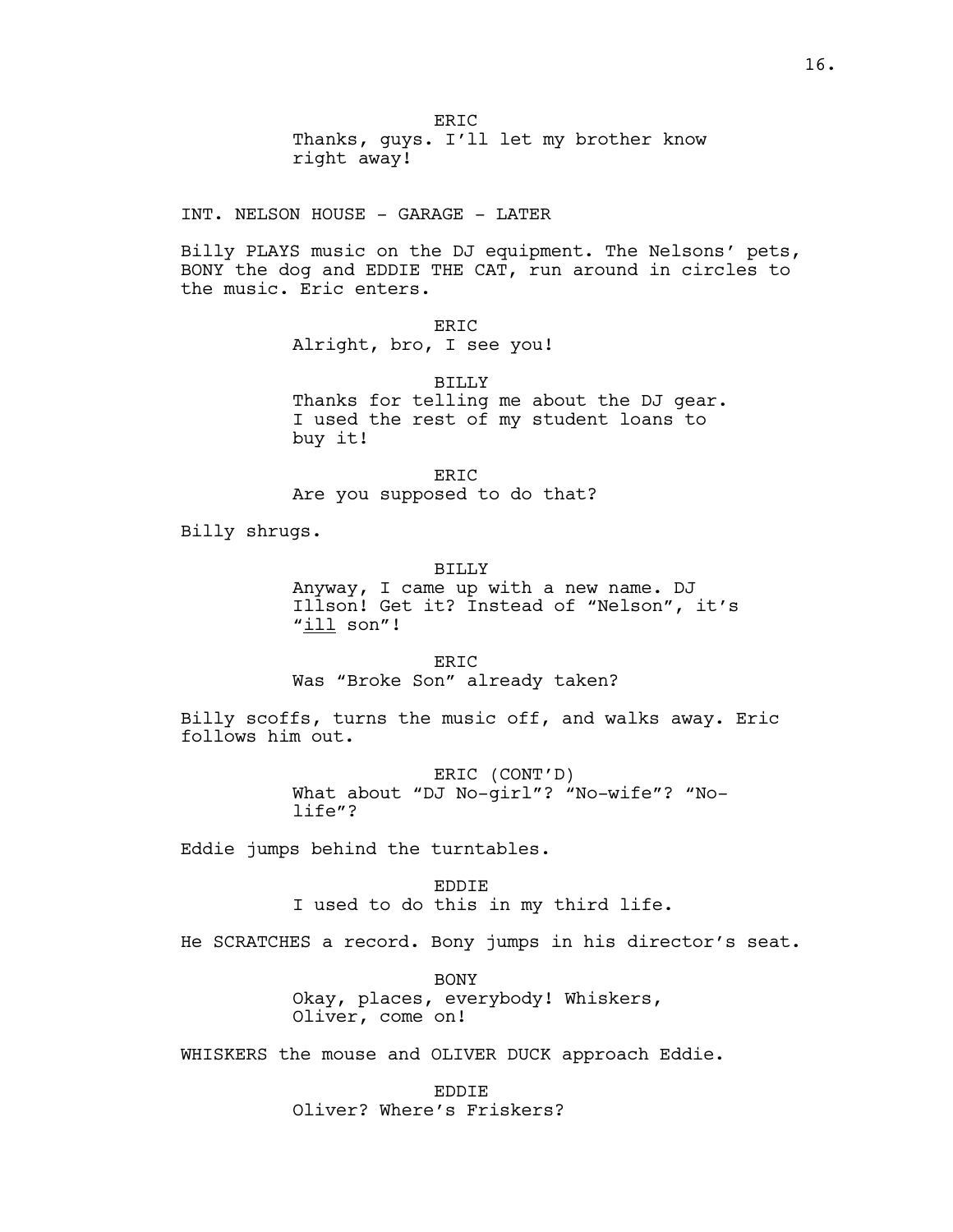WHISKERS He's holding out for more money, remember?

OLIVER (speaking telepathically) I can do what he can, easily!

Whiskers and Oliver step away.

# BONY

And action!

Eddie flips on the music and leaps to the middle of the floor. He starts break-dancing.

SFX: He hears SCRATCHING SOUNDS in the music.

Whiskers and Oliver are running on top of a vinyl record, which causes the scratching. Eddie LEAPS to them and starts chasing them.

Eddie and Whiskers run all around the garage. Oliver extends the cord to a sound speaker attached to a tripod high-up. Whiskers jumps over the cord, but Eddie trips over it and PLOPS to the ground on his face.

Eddie SHAKES his head, then looks up at the speaker falling towards him. Eddie holds up a sign.

INSERT - THE SIGN, which reads: "Eric will be back..."

Eddie turns the sign around, and the back reads: "...but I won't!"

BACK TO GARAGE

The speaker's shadow grows bigger on Eddie, and the speaker CRASHES onto him.

INT. NELSON HOUSE - BOYS' BEDROOM - NIGHT

Eric sleeps in bed.

SFX: LOUD THUMPING of music from a distance.

ERIC (with eyes closed) Billy, turn your music down.

Billy is in his bed, half-sleeping.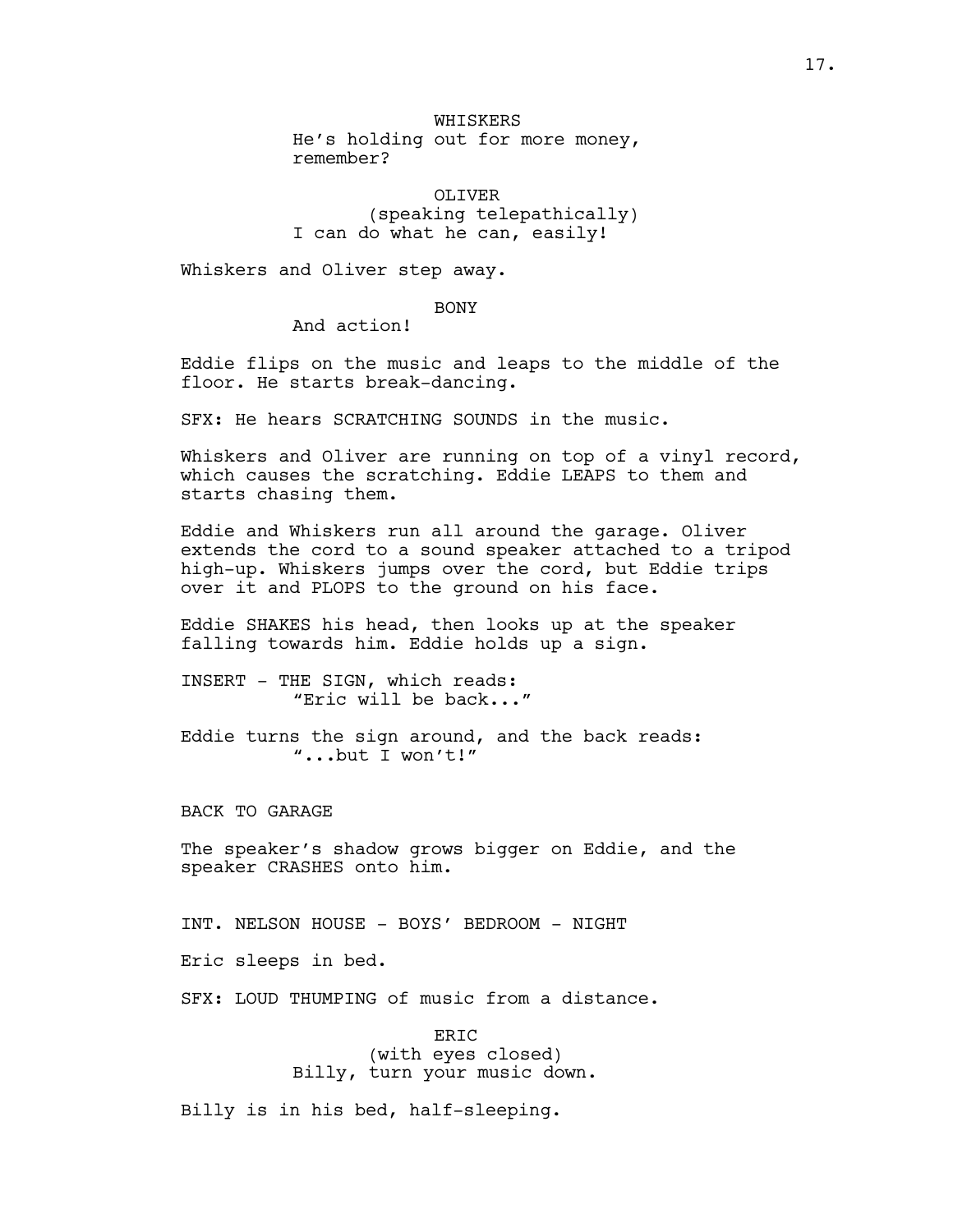Billy wakes up.

BILLY (CONT'D) Wait a minute. That's not me!

INT. NELSON HOUSE - LIVING ROOM - LATER

The boys enter the living room, which is filled with partygoers and loud music. They approach Rhonda, who wears similar clothes as before.

> RHONDA Hey, ya'll, these my boys here! They're my heart! "Periodt"!

She hugs them both.

BILLY Mom, what's going on here?

ER<sub>TC</sub> Yeah! I gotta focus at school tomorrow! (gasps) I gotta focus at school!

#### BILLY

Where's Matt?

#### RHONDA

He got tired of the distractions, so he went down to the bar. I'm just gettin' down with my students.

BILLY But isn't that fraternization?

#### ERIC

No, stupid, she's in a sorority! You know, for girls!

BILLY (rolls his eyes) Oh, silly me.

### RHONDA

Billy, it's not fraternization if you invite the WHOLE DAMN CLASS!

The partygoers CHEER. A GIRL approaches Rhonda.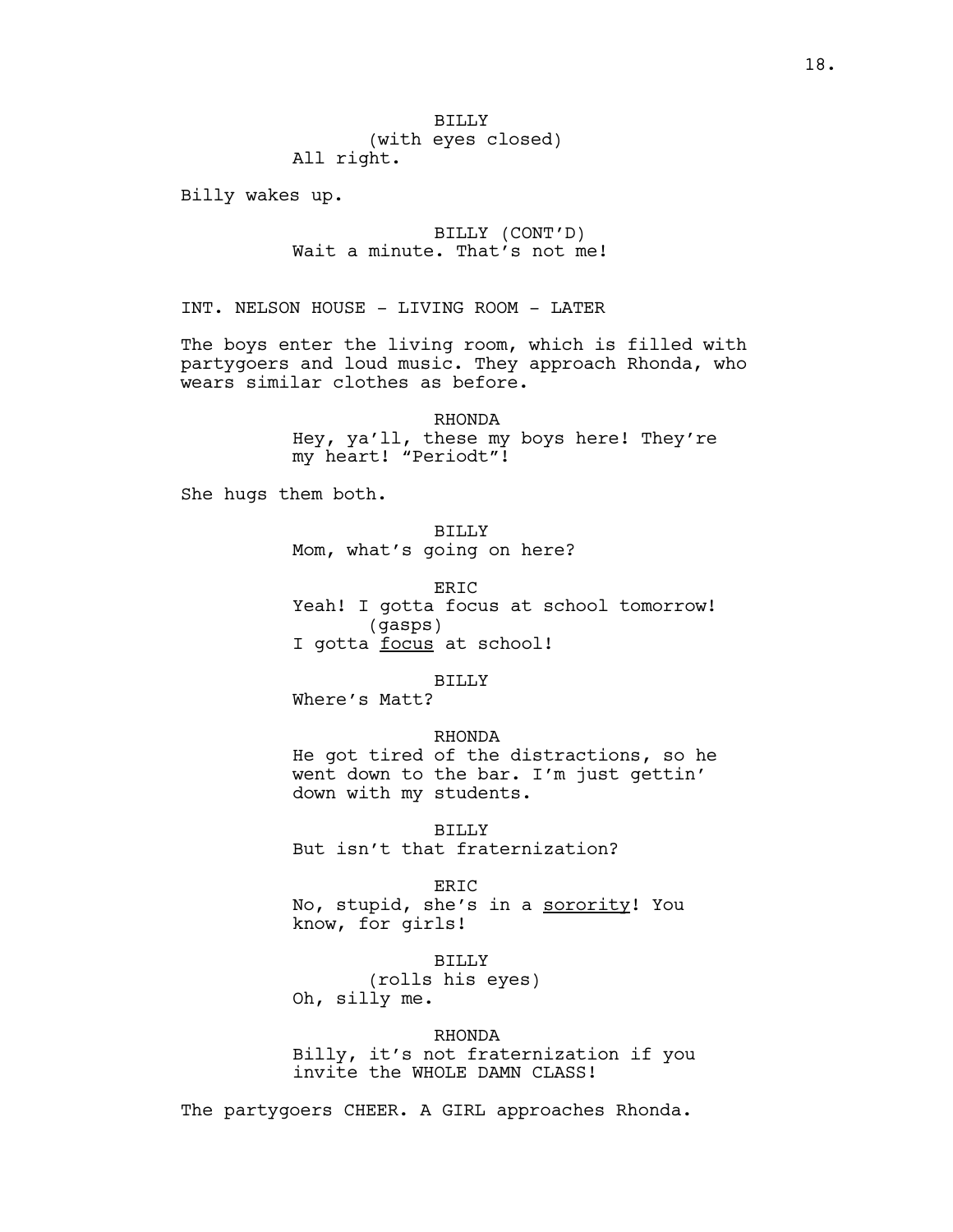GIRL #2 Man, I hope my birthday party next week is this much fun!

RHONDA Oh, it will, because my oldest son here will DJ it for ya! Right, Billy?

BILLY

Uh, yeah, sure!

OFFICER YVETTE TOWNSEND approaches Rhonda.

OFFICER TOWNSEND Rhonda, as your friend, I say, "Great party." But as a cop...I say, "Great party!"

She laughs.

RHONDA That's what I'm talkin' 'bout, 'Vette!

Cynthia chimes in.

CYNTHIA Yeah, boys, chill out!

ERIC (to Cynthia) But don't you have to clean all this mess up tomorrow?

PAUSE.

Cynthia SHUTS OFF the music from her cell phone.

CYNTHIA Party's over! Get out!

The partygoers express disappointment and start exiting the house.

> MARTY Gina, I still need to talk to you.

GINA Okay, Marty, we'll get a chance.

Rhonda stretches out on the couch.

RHONDA Guys, I'll understand if you don't make it to class.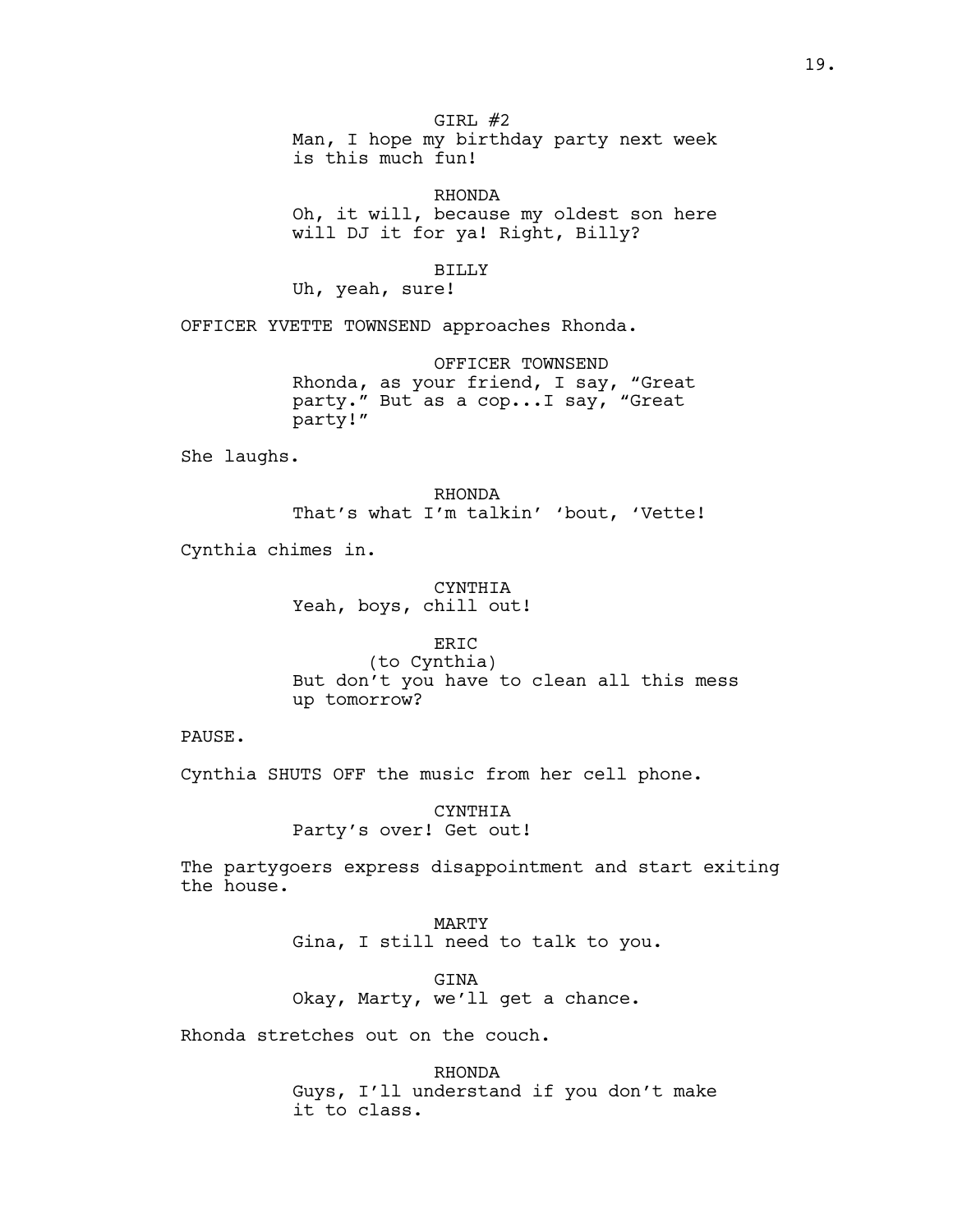GTNA That's cool. I was gonna skip anyway!

Gina and Marty exit. Cynthia closes the door and leaves.

ERIC (to Billy) Mom got you a gig! What's your first song gonna be?

BILLY Hmm, I don't know. Maybe this.

He pulls out his phone and PLAYS a song that THUMPS through the speakers. Rhonda jumps up.

# RHONDA

Party's back on!

The partygoers reenter the house and resume having fun. Eric sighs and exits.

INT. COLLEGE HALL - NIGHT

Crowds of people gather and converse. Billy stands backstage and talks to himself.

> BILLY Alright, Bill, let's do this! You're gonna be great!

He walks onto the stage behind his DJ equipment. He picks up his microphone and addresses the crowd.

BILLY (CONT'D)

Uh, hi...

SFX: EXTREMELY LOUD FEEDBACK.

The people cover their ears. Billy adjusts the volume.

BILLY (CONT'D) (stammers) Sorry. Yeah. I'm Billy...I mean, William...uh, DJ Illson...'cuz my last name's Nelson.

The crowd stare in silence.

BILLY (CONT'D) By the way, happy birthday to Rebecca.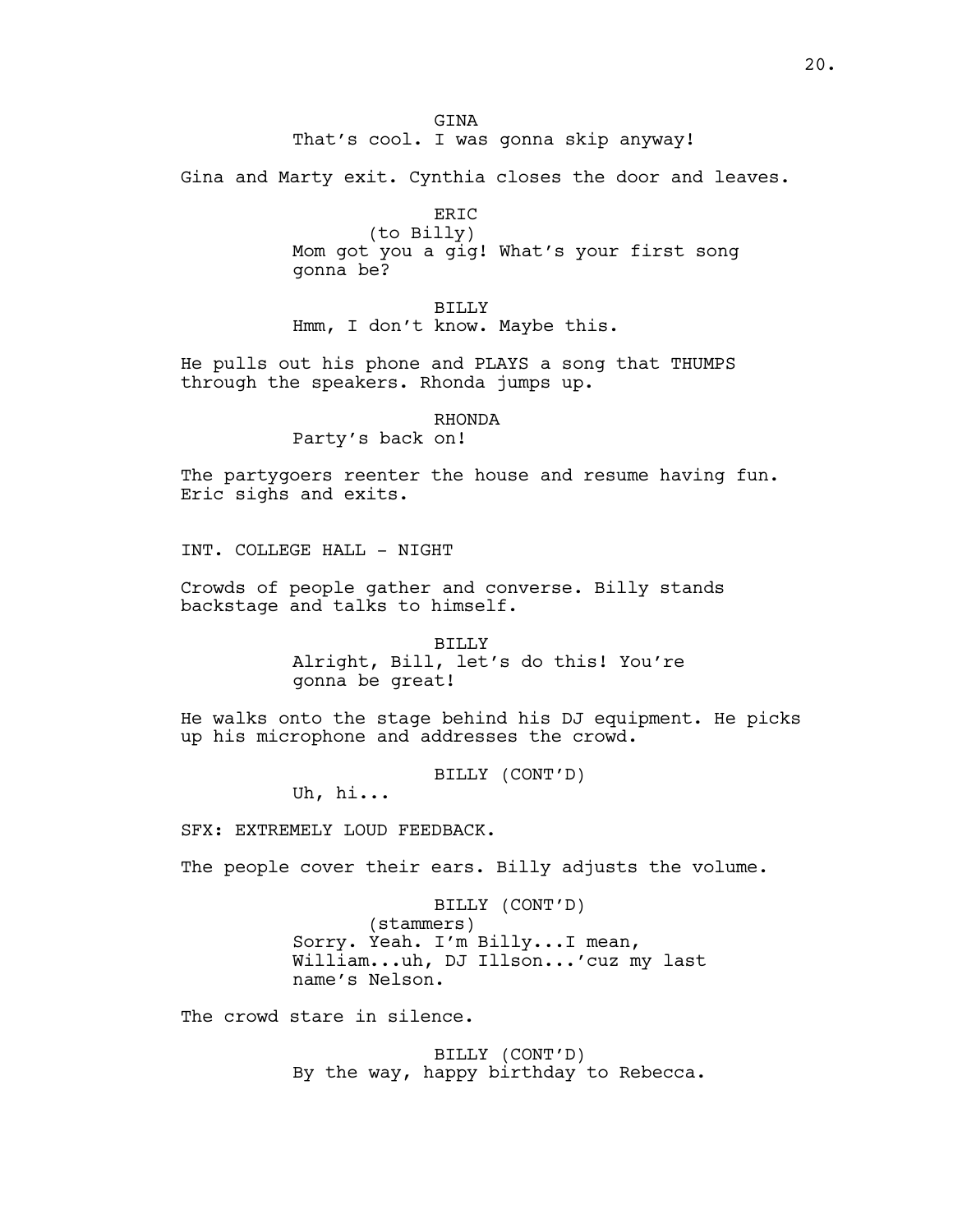"Rochelle"!

BILLY Her too. Well, let's get it rockin'! Here's one of my favorite songs!

SFX: Billy PLAYS a country song. The crowd looks at each other and GRUMBLES. A BOY calls out.

> BOY This ain't no hoedown! Play something to get us turnt up!

Other people laugh and talk in agreement.

BILLY (sotto voce) Damn heckler.

SFX: Billy STOPS the song and PLAYS a midtempo '80s song.

ROCHELLE

WTF, bro?

BILLY This was a big song in 1985!

ROCHELLE Here's an idea: Play something that we'll all like. From this century. Like this.

She shows Billy her phone.

BILLY Oh, I got that one. Hold on.

SFX: Billy CUTS the song and PLAYS an upbeat, recent song.

The crowd begin to dance.

BILLY (CONT'D) (sotto voce) Hey, I recognize this. This was me and Sharon's song. (sniffles) Keep it together.

ROCHELLE Yeah, that's it! What else you got?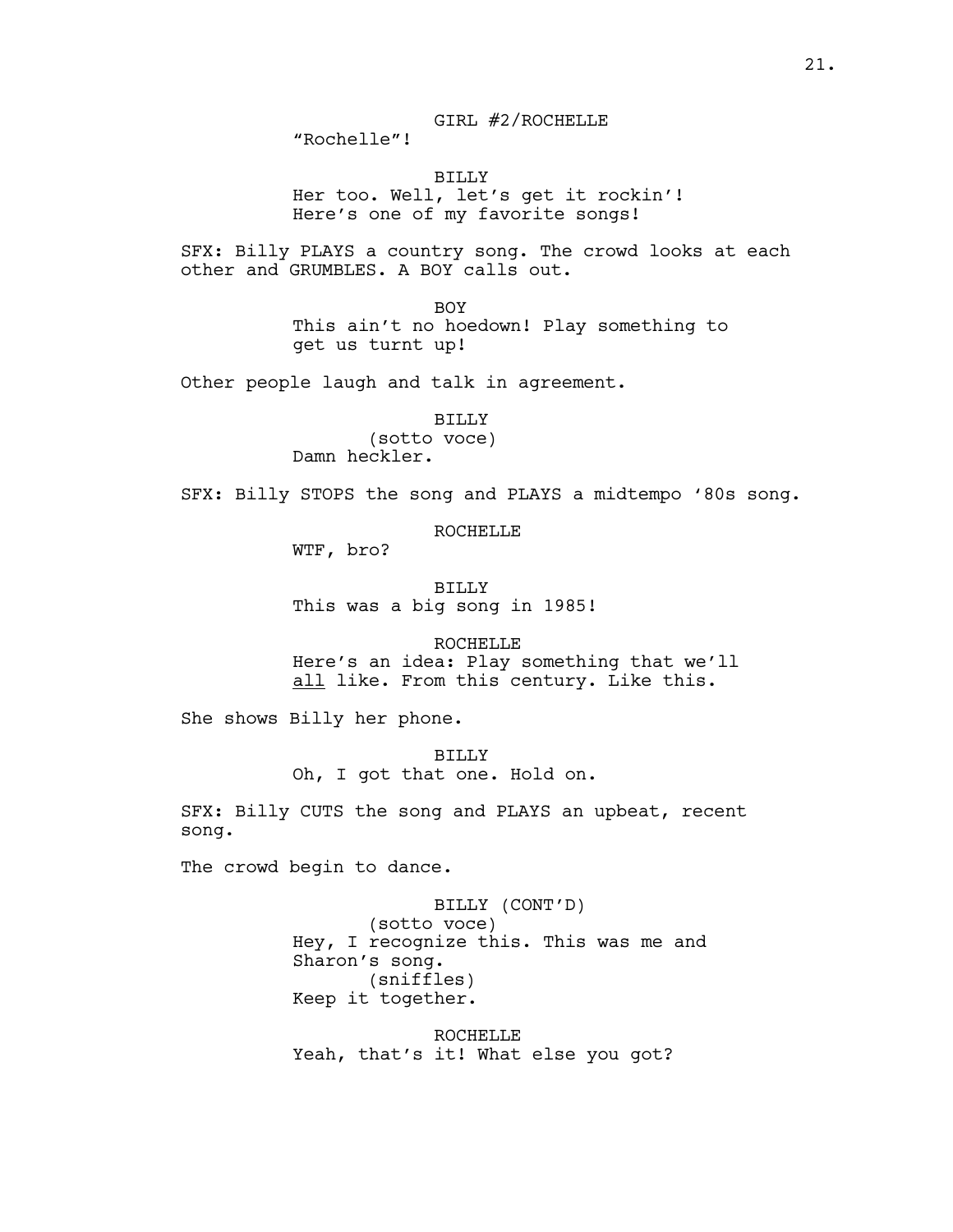# BILLY (breaks down in tears) I'm sorry, this ain't a good time!

He runs away crying. The song ENDS. The crowd looks at each other. A BOY talks to Rochelle.

BOY  $#2$ 

Uh, what are we supposed to do now?

ROCHELLE I don't know. Them Nelsons need to know how to throw a party.

Billy's father, JUNIOR, slides to the floor. He wears his signature sequin-laced jumpsuit with a large afro pinned by a headband.

> JUNIOR Did somebody call for me?!

ROCHELLE (to the boy) Like I said.

The crowd exits the hall. Junior stays behind.

#### JUNIOR

Hmmph. Some party. Where's the DJ at? His daddy should be embarrassed.

He grabs some chips from a table and snacks on them.

INT. TIMMY'S PLACE - DAY

Eric sits at a booth in the restaurant. Arnold approaches him.

# ARNOLD

Eric!

ERIC Arnold, you're around me. In public.

ARNOLD How'd your brother do?

**ERIC** From what he told me, he really made an impression.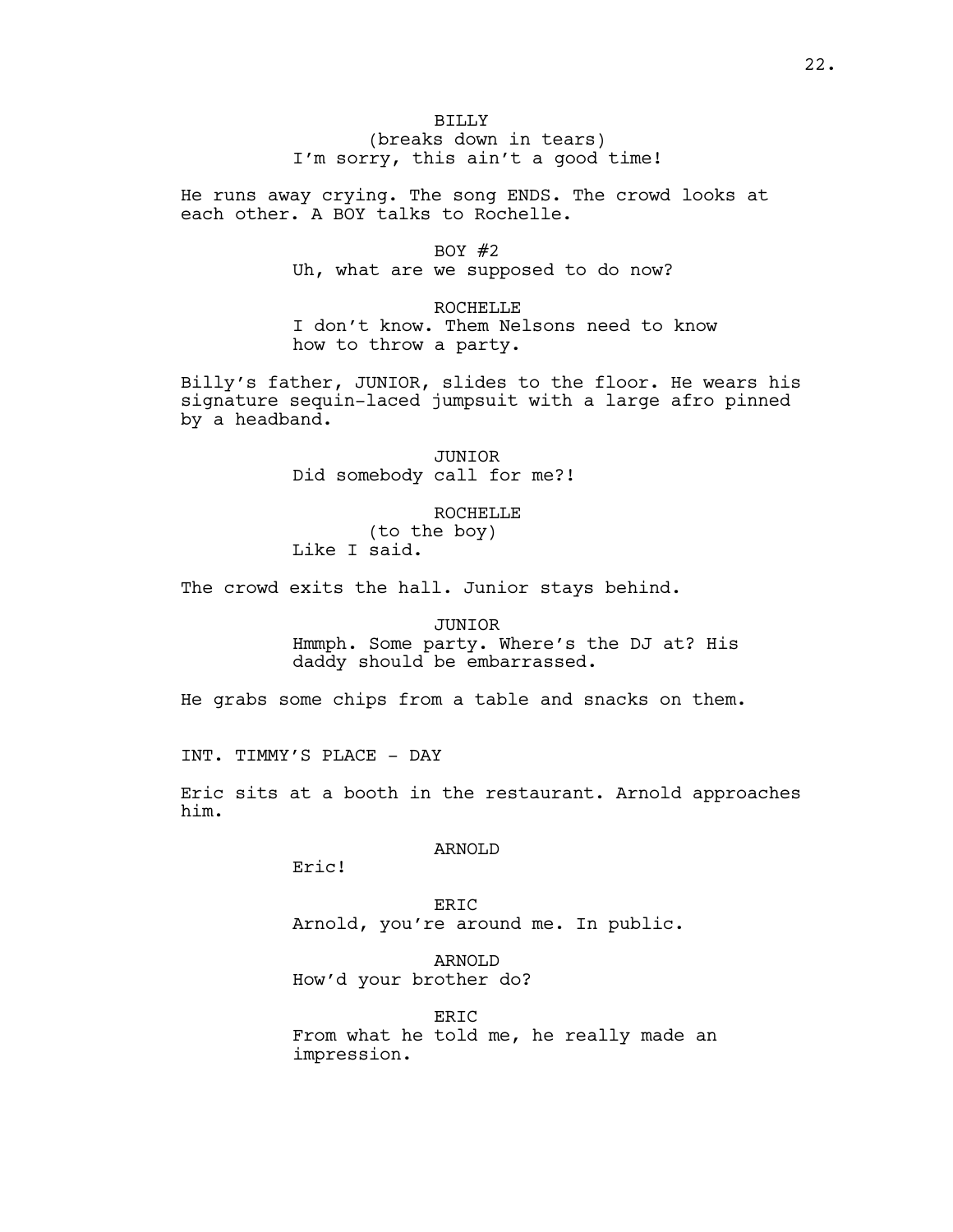# ARNOLD

(sits down) Good. I helped you, now you need to help me.

ERIC Whatchu talkin' 'bout? I helped you with that project.

ARNOLD Only because the teacher made us.

ERIC

(sighs) What do you want, man?

### ARNOLD

There's this girl who I'm sure notices me, but I haven't been paying attention until now.

MARY, the waitress, roams around the booth. She is dressed similar to Arnold, with the exception of her apron.

> ARNOLD (CONT'D) Whenever I see her, I don't know what to say.

### ERIC

Do I know her?

# ARNOLD

Yeah.

Mary lifts her head up and smiles.

ARNOLD (CONT'D)

It's Shana.

Mary marches over to the booth and SLAMS a tray of food down on the table.

# MARY

(to Eric) Here's your food!

Mary marches away.

# ARNOLD

I didn't know Mary worked here!

From off-screen, Mary throws her apron at Arnold's head. Eric looks back in Mary's direction.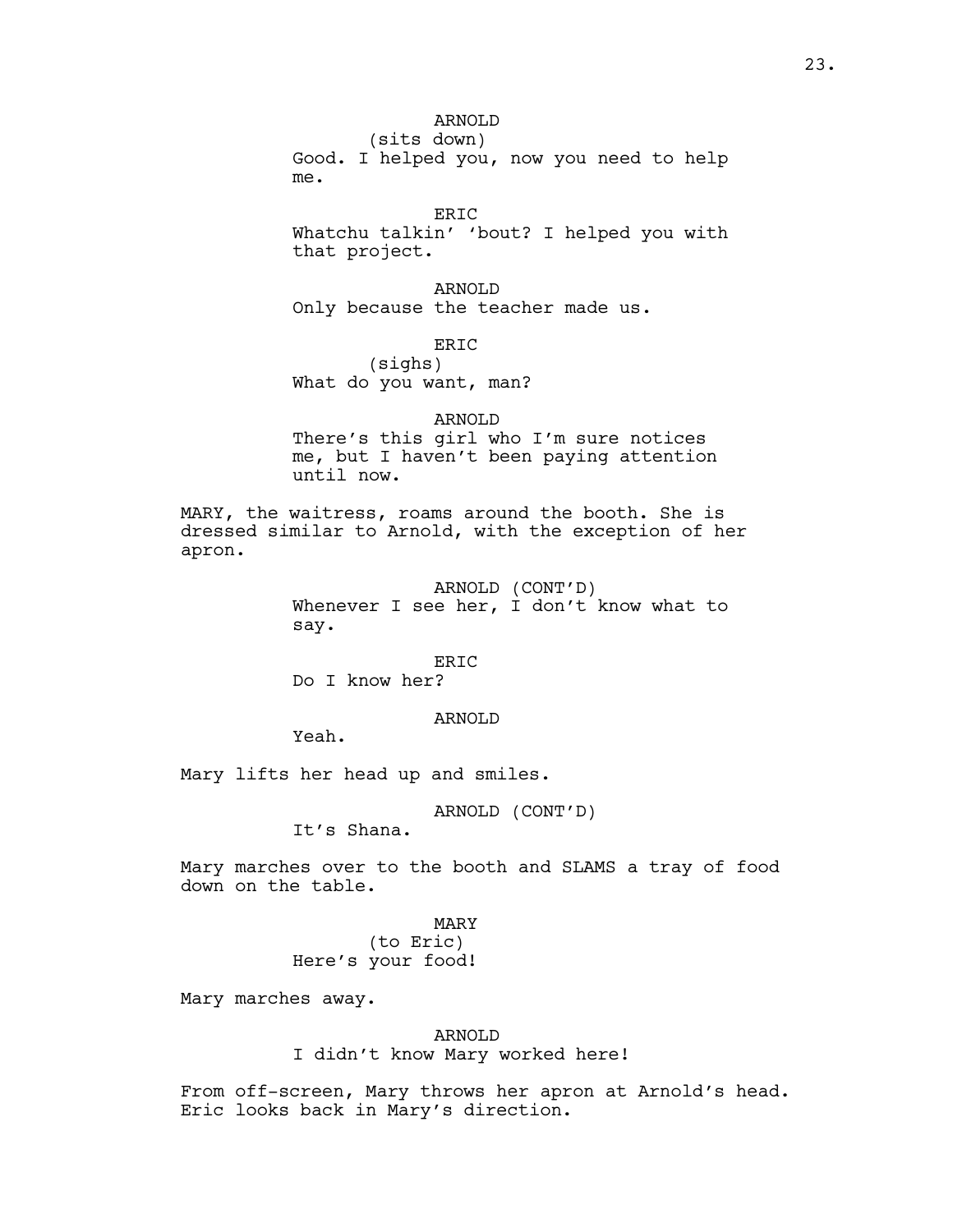ERIC "Worked" is right.

EXT. DUMBECK MANSION - LATER

Eric and Arnold sneak to the side of the mansion.

ERIC Okay, there's Shana's window. I'll go behind the bushes. Keep your earbuds on, and I'll feed you the lines to say to her.

ARNOLD You mean like "Cyrano de Bergerac"?

ERIC "Cereal" what?

ARNOLD

(sighs) Just go.

Eric goes behind the bushes.

ARNOLD (CONT'D) (sotto voce) The next time we're paired up together, you'll be taking my lunch order.

The window opens.

ARNOLD (CONT'D) Uh oh, here she comes! All right, be cool.

SHANA JONES, 17, looks out the window.

SHANA Hello? Is somebody out there?

ERIC Shana, hi. I've been noticing you, and I know that you've been noticing me.

Eric continues to speak. There is an empty spot where Arnold used to stand.

> ERIC (CONT'D) I really like the way you're put together, and if you give me the chance, I'd...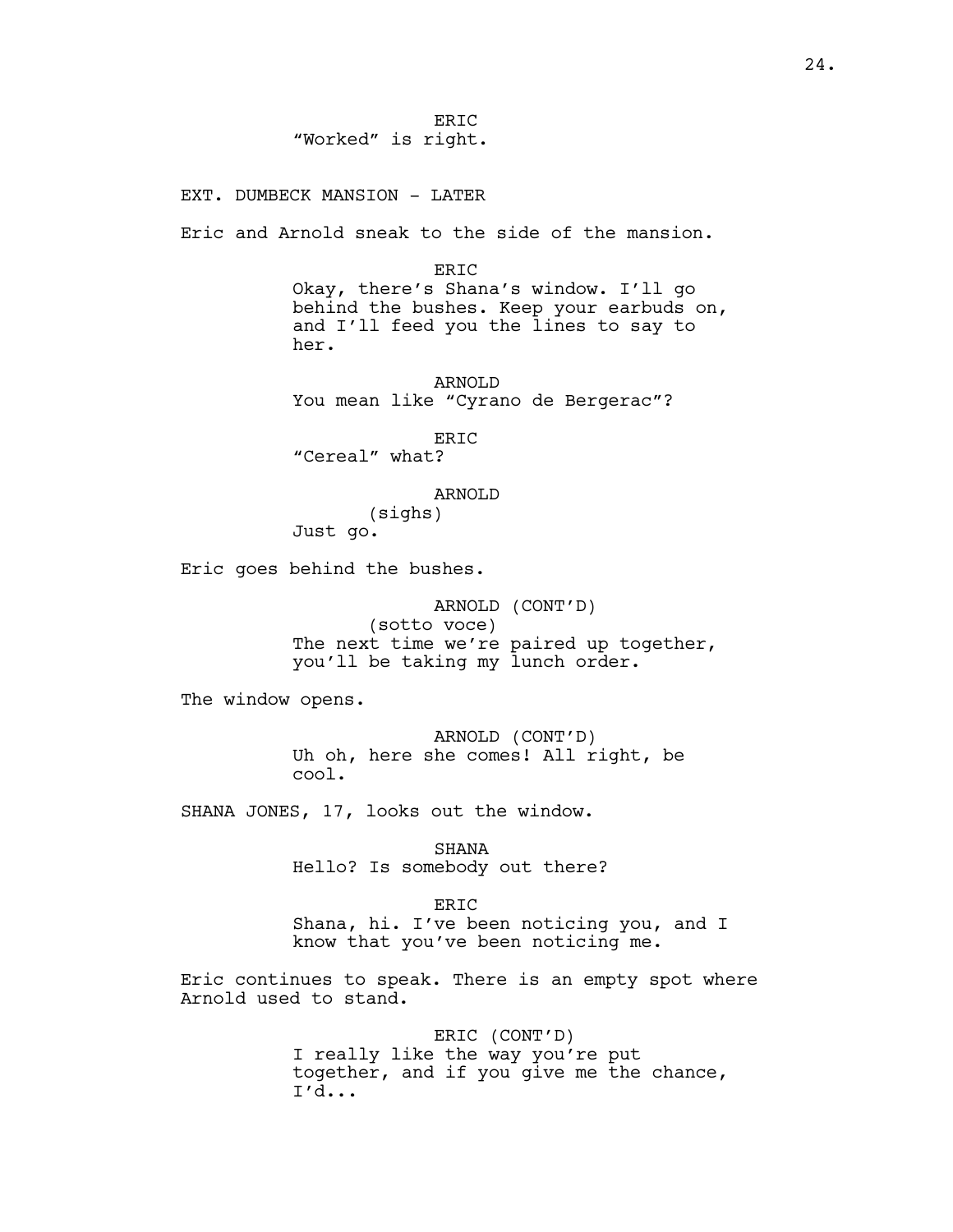```
SHANA
```
Eric!

# ERIC (shrieks) Shana! I...I...

SHANA Oh, how I've waited for this moment!

ERIC

But I...

SHANA But I'm sorry, it wasn't meant to be.

ERIC

Huh?

SHANA You're with Berniece now, and I don't wanna hurt her. Sorry.

Shana walks away.

# ERIC

Huh??

Shana returns.

SHANA And speaking of Berniece, don't worry. You'll get to hit that soon.

She pats Eric on the head.

SHANA (CONT'D) Let yourself out, okay?

Shana leaves. Eric SIGHS. Shana's half-sister, ELEANOR DUMBECK, 16, looks out the window.

> ELEANOR Hmmph. I wish somebody pretended to be somebody for me.

INT. COLLEGE BUILDING - NIGHT

Eric helps Billy set up his DJ equipment in front of a room of partygoers.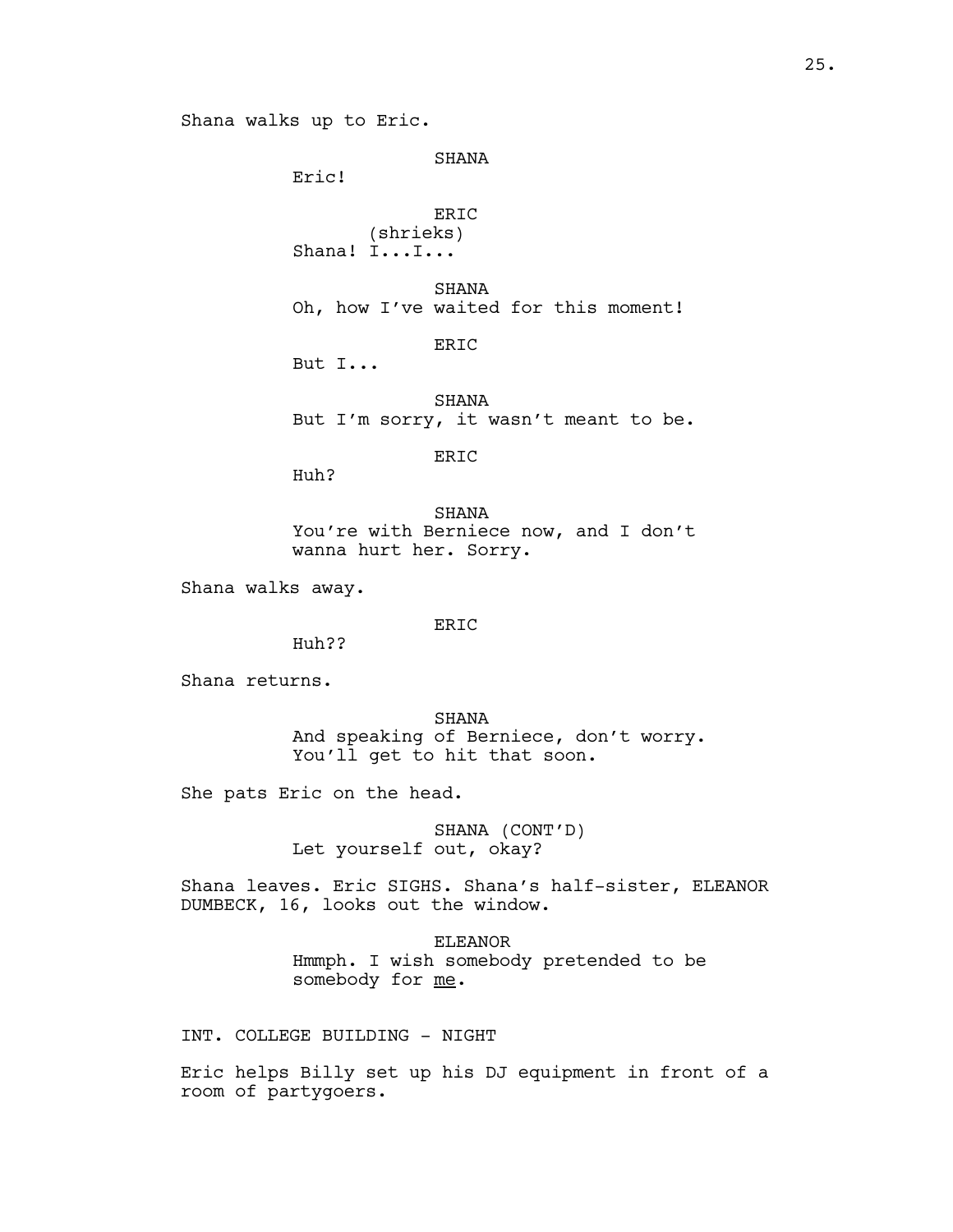ER<sub>TC</sub> So when are you gonna pay me for helping set up?

BILLY After the party, man!

ERIC

I'm surprised you got another gig so quickly.

BILLY

Word didn't get around about my last crappy performance. But it's not gonna happen this time.

Rhonda, wearing hip-hop-type gear, waltzes in with Gina and Marty.

## RHONDA

(calling out) Ayo, we in here! Where the party at?

ERIC (to Billy, pointing to the three) Better tell that to "Bone Thugs-n-Poverty" there.

#### RHONDA

Hey, look at those fine brothas behind the boards up there! They must have a fine mama, know what I'm sayin'? Ha ha!

MARTY

Uh, yeah. (to Gina) Look, Gina, we really need to talk.

GINA

I'm listening!

MARTY But I can't get you alone! Professor Nelson-James is always with us!

# BILLY

(announcing on the mic) What's up, ya'll, DJ Illson here. Let's kick this party off right!

SFX: Billy PLAYS a song. The crowd gets excited and dances.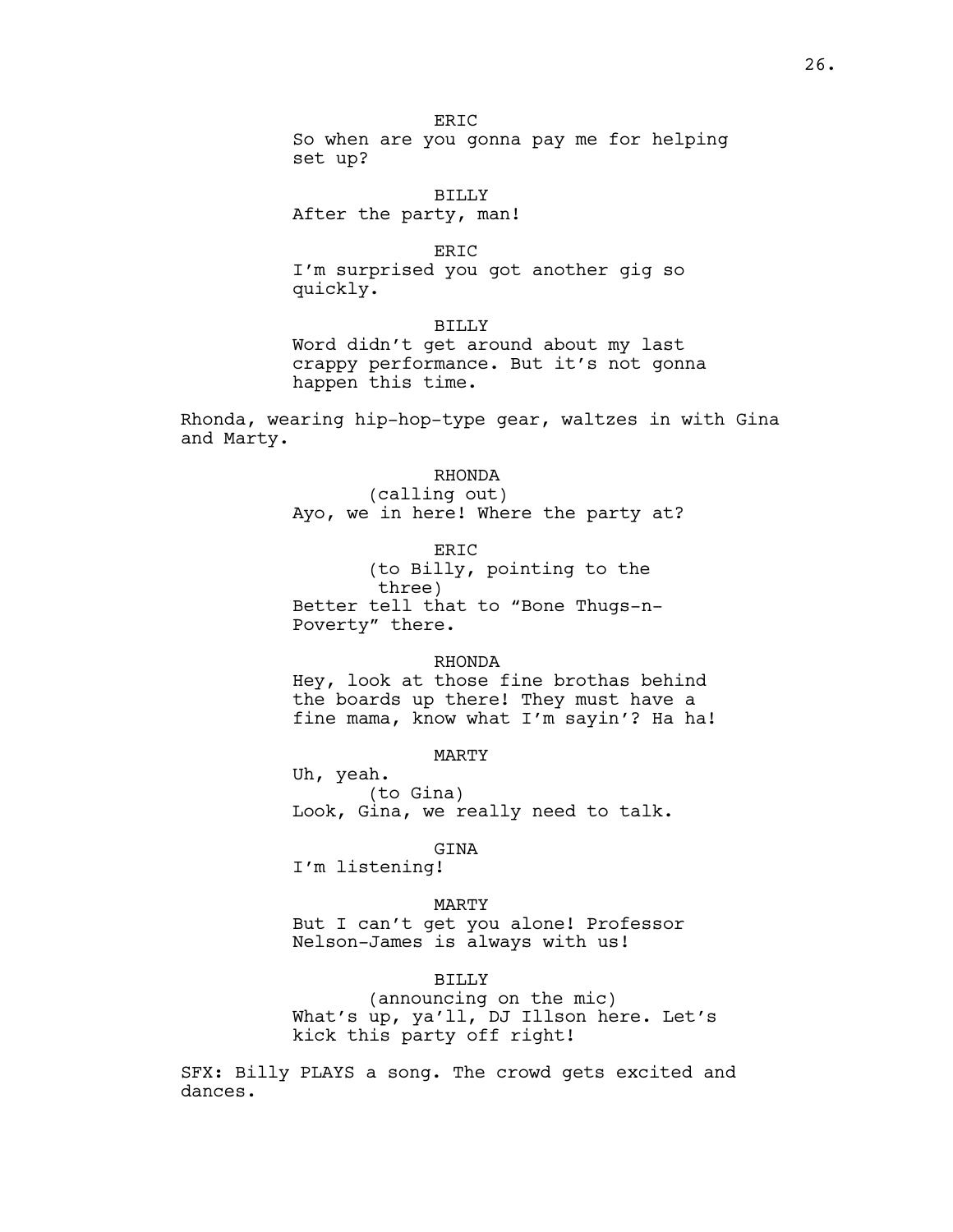BILLY (CONT'D) (to Eric, still on the mic) Hey, look at that! (steps off the mic) Oops.

INT. COLLEGE BUILDING - MOMENTS LATER

Music PLAYS. The crowd dances.

RHONDA Yo, DJ! Crank that ish up!

Other kids CHEER in agreement.

### BILLY

All right!

He turns the volume all the way up.

RHONDA Louder! Louder!!

Billy turns up the volume on the speakers. Eric looks at a flashing red light on the left speaker.

> ERIC Hey, Billy, what does this flashing red light mean?

BILLY I don't know, but let's keep the party goin'! (to the crowd, on the mic) How ya'll feelin'?

The crowd CHEERS.

BILLY (CONT'D) I said, "How ya'll feelin'"?!

The crowd CHEERS louder.

SFX: Loud POPS and CRACKLES from the left speaker.

ERIC (yelling over the music) Billy, this speaker sounds funny!

BILLY (also yelling) Later, Eric! I'm in the zone!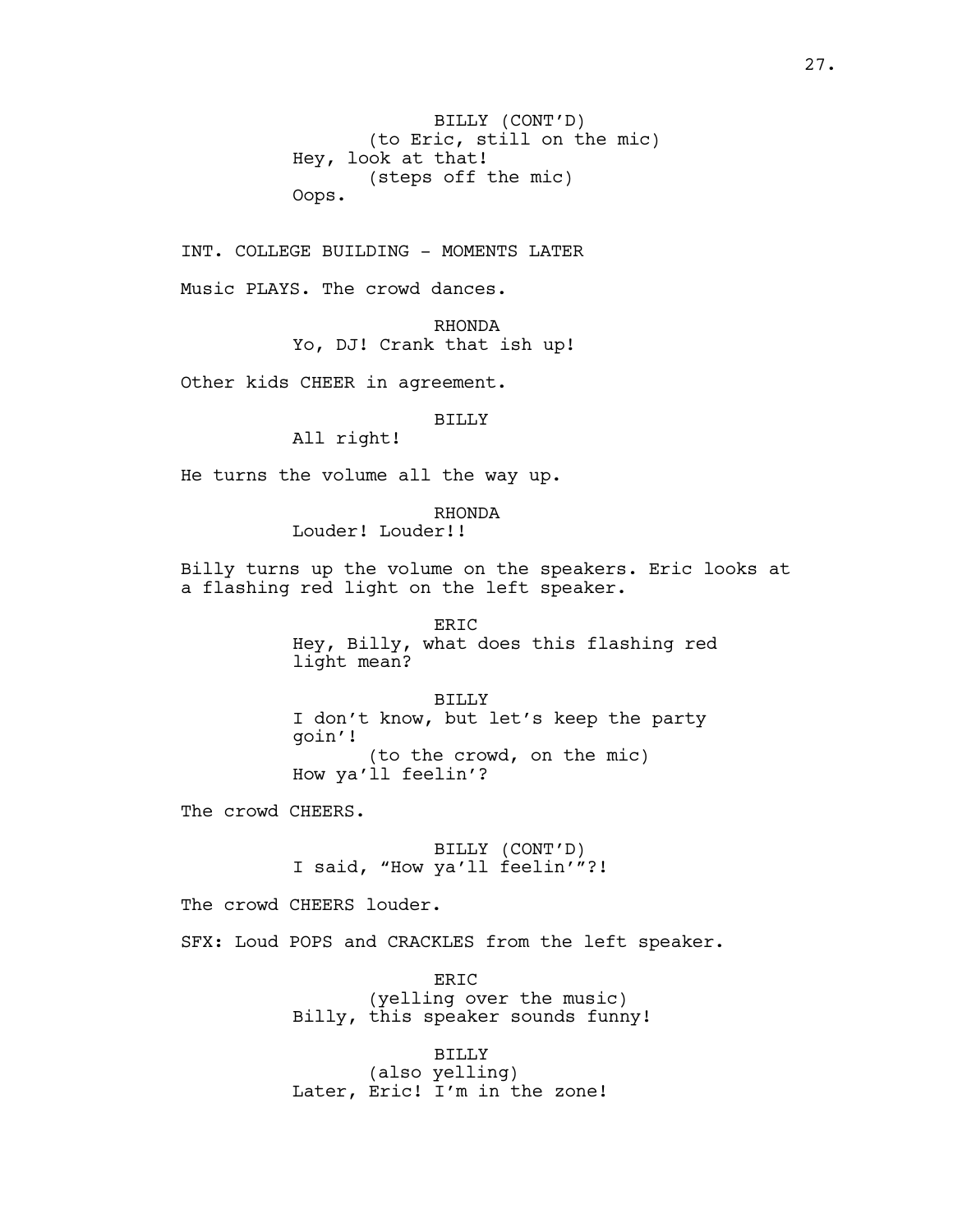SFX: The music STOPS from the left speaker.

BILLY (CONT'D) Did the crackling stop?

ERIC Yeah, and so did the sound!

#### BILLY

What?

Billy runs to look at the speaker.

BILLY (CONT'D) Can't hear anything from here! What do I do?

SFX: The song ENDS. SILENCE follows, then CLAMORING from the crowd.

Billy looks at the crowd and is frozen.

BILLY (CONT'D)

Uh oh.

RHONDA Come on, son, play the music!

BILLY

Excuse me!

Billy runs off.

RHONDA

(to Gina and Marty) Man, this party is wack! Let's hit up some bars!

Gina and Marty look at each other.

GINA Actually, Professor Nelson-James, we got an early class tomorrow. Yours.

Rhonda scoffs.

MARTY We're just gonna get a bite to eat and go home.

RHONDA (sighs) Can you at least wait for me? I wanna talk to my son.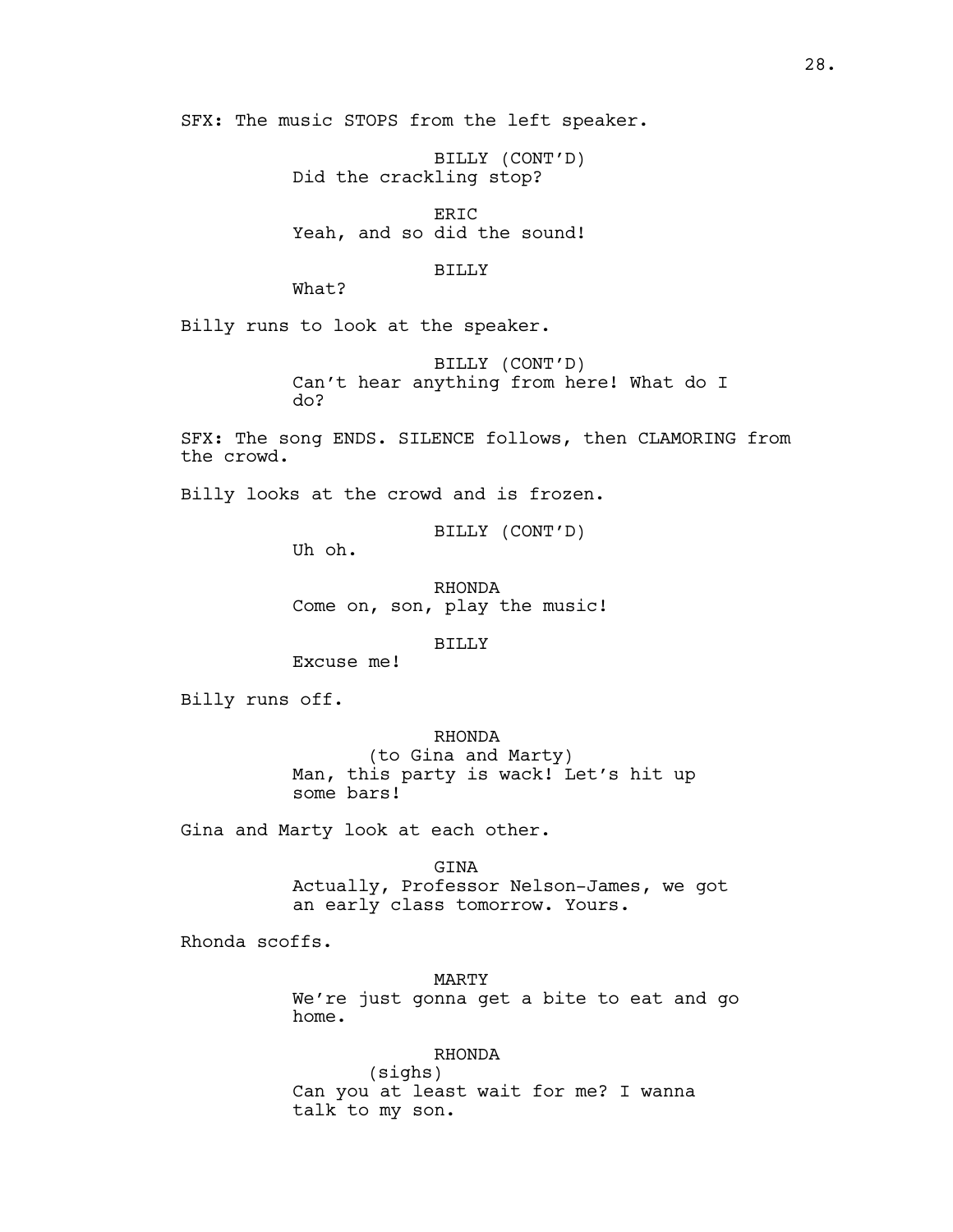# MARTY

Sure.

Yeah.

GINA You're a great mother to your boys.

MARTY

(enunciating) A...great... mother.

RHONDA (half-smiles) Alright, I get it. Thanks.

Rhonda exits. Eric gets on the mic.

ERIC All right, ya'll. Can't keep a good party down! We still got this speaker working over here! Who knows the "Cupid Shuffle"?

He plays the "Cupid Shuffle" song. Some people come to the floor.

> ERIC (CONT'D) Now, I know ya'll been watching your parents do this dance at weddings! Come on, ya'll, no standing around!

More people fill the floor and do the "Cupid Shuffle" dance.

> ERIC (CONT'D) Yeah, that's it! That's it!

INT. BACKSTAGE - SAME

Billy sits down with his hands on his head. Rhonda enters.

> RHONDA Billy, are you okay?

BILLY Is my mom asking, or is "Rhonda From the Block" asking?

RHONDA I'm sorry if I ruined your party.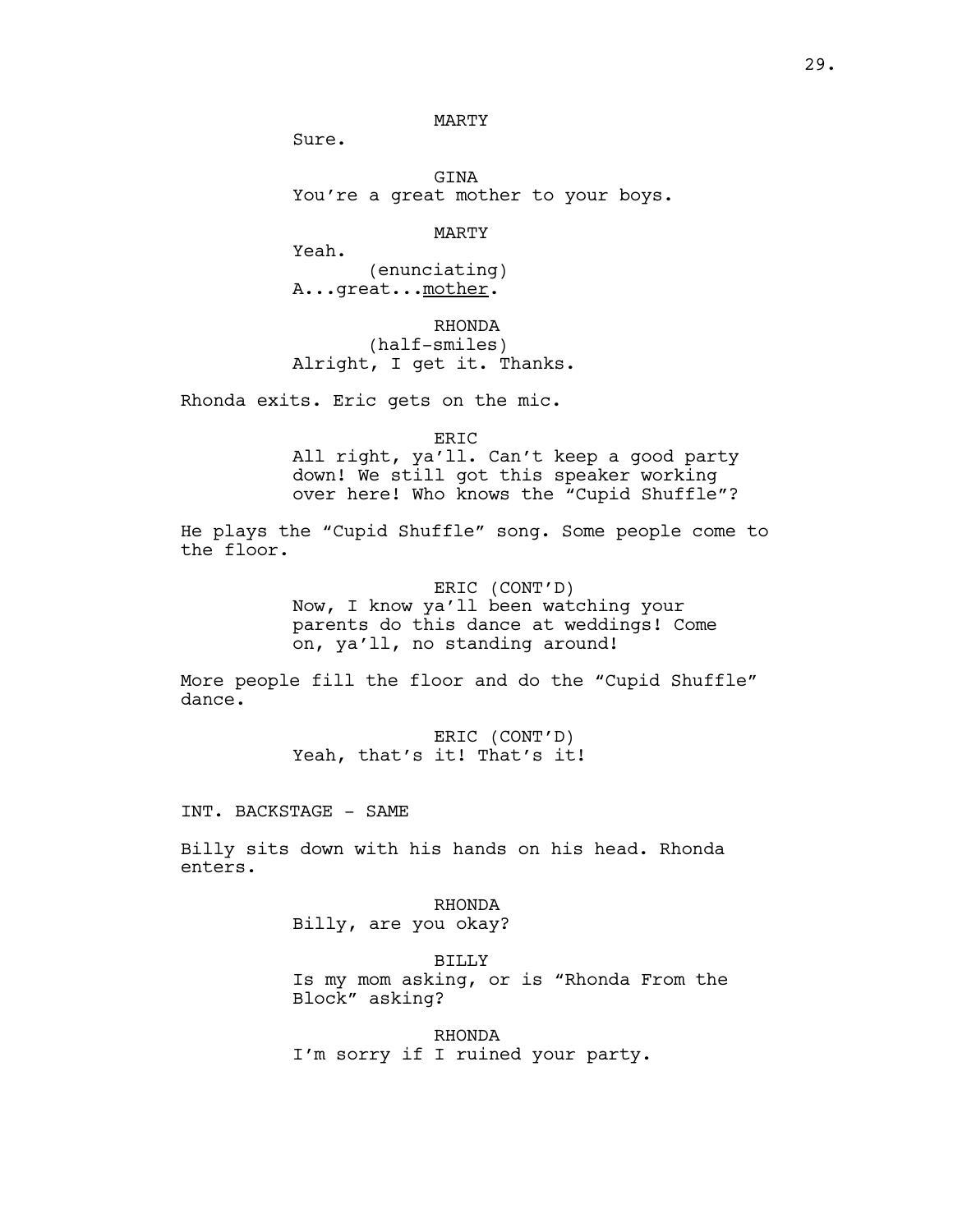(sighs) I'll be alright. But my question is are you okay?

RHONDA I was just having a little fun!

Billy scoffs.

RHONDA (CONT'D) Hey, you're the reason I've been doing this!

### BILLY

Really?

Rhonda nods.

BILLY (CONT'D) Then in that case, you should talk to Matt. He'll understand.

RHONDA (sighs) Do I have to?

### BILLY

Yep.

RHONDA

Fine. Let me go home. I need to take my hair down, anyway. That lady braided it too tight.

She pats her head.

BILLY That's good. Matt can do that, too!

Rhonda exits.

INT. TIMMY'S PLACE - LATER

Gina sits at a booth. Marty stands across the way, looks at her, gets his composure together, and marches over to her.

> MARTY Gina, time is running out, so I'm just gonna say what I need to say.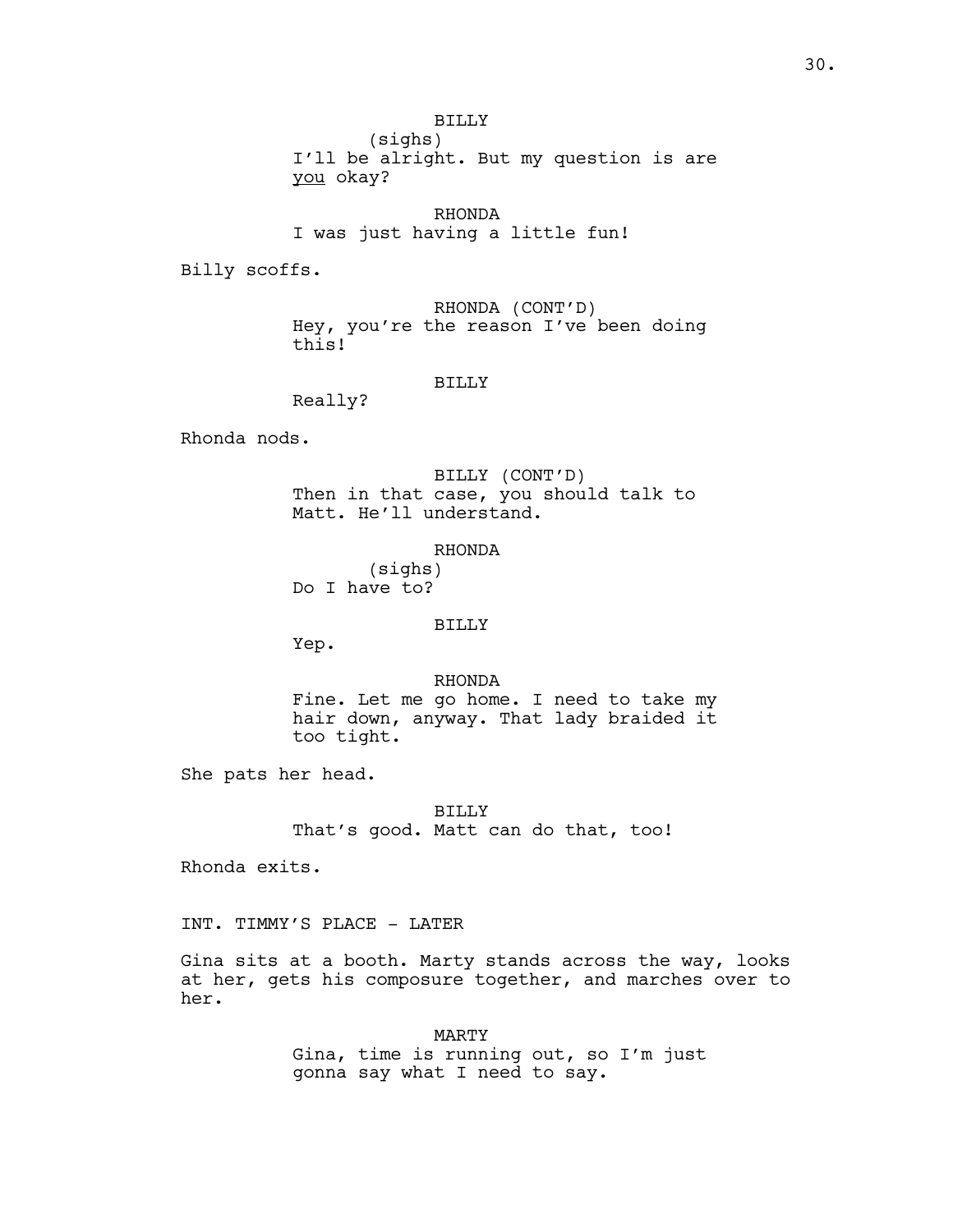GINA Okay, Marty-poo.

MARTY

Now we've known each other for a long time, and a man knows what he wants. So I stand here to you, on bended knee.

Marty gets down on one knee.

MARTY (CONT'D) Or is it "bent" knee? I could never figure that out.

Gina GASPS.

MARTY (CONT'D) Gina Margo...

GINA

"Madeline".

MARTY Gina Madeline Richards...

GINA It's actually Madeline Anne, my parents are weird, but go on.

MARTY

Gina...

He stands back up and holds her hand.

MARTY (CONT'D) ...I want a ho!

PAUSE.

GINA

Say what?

MARTY For us! You and I should get a ho!

GINA (pause) I don't know if they sell hoes in a store. I can check.

MARTY (sits down) No, I mean maybe we should experiment!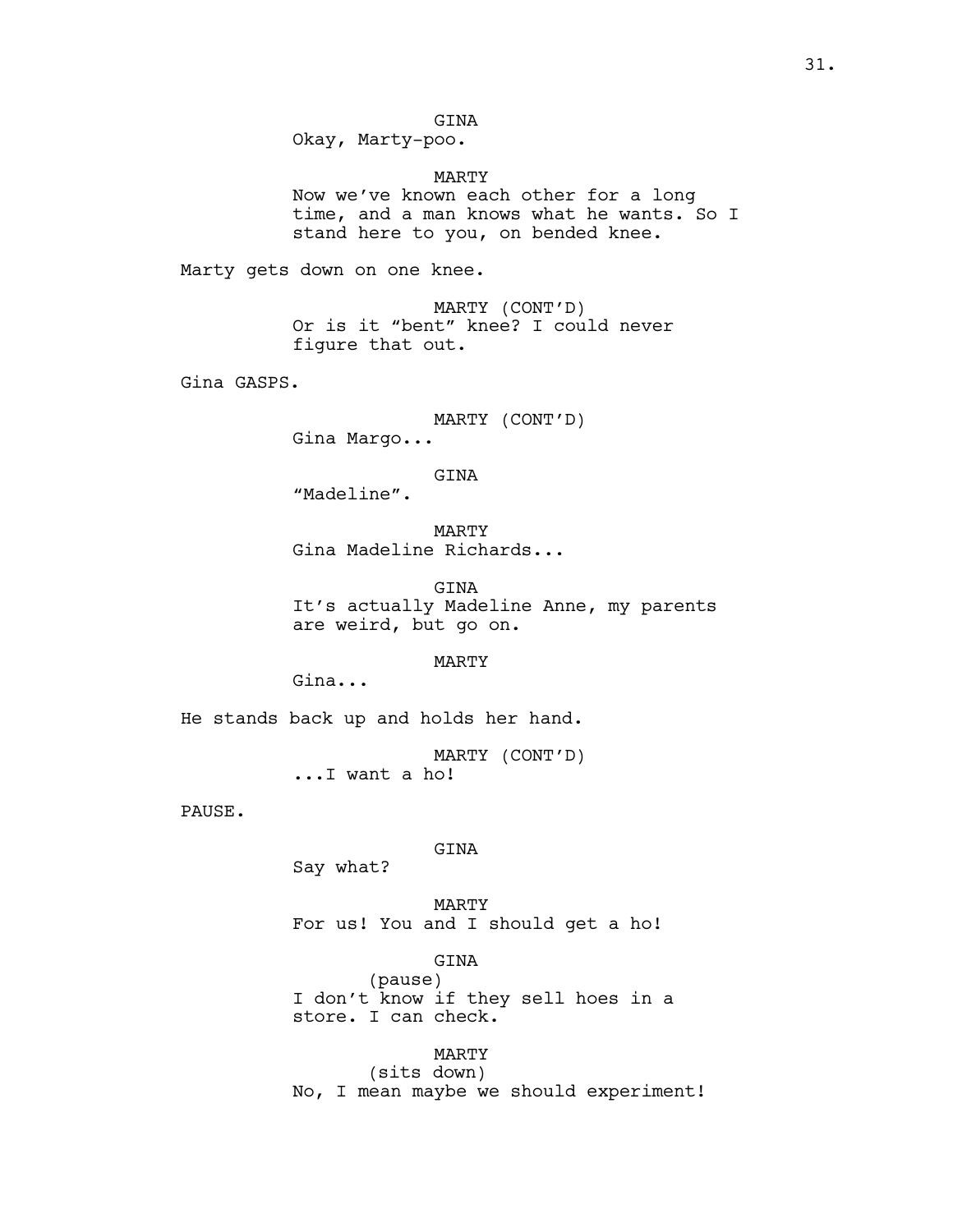What, I don't do it enough for you anymore? What about when we role-play, and I wear my cheerleader uniform?

### MARTY

Yeah, but you're already a cheerleader, so you're not really playing a role. Don't stop doing those things, though.

GINA

Oh, I get it! You got your eyes on somebody else!

#### MARTY

No, there's no one else. In fact, that's what would make it better. We find somebody we don't have any connection with. She goes home to wherever, and you and I go home together!

GINA

Well, I don't know.

MARTY

Come on, you already said that our love life could use some spicing up.

GINA

(holds up her plate of food) Marty, this need some spicing up. Our love life will be okay.

MARTY Look, just think about it. I'm cool either way. But just let me know, okay?

He kisses her on the cheek and exits.

## GINA

(sighs) Every woman's dream.

MAUREEN WALKER, teens, sits in the booth behind Gina. She wears a provocative and revealing outfit. She turns around and talks to Gina.

#### MAUREEN

(amorously) Isn't it, though?

Gina turns her head towards Maureen.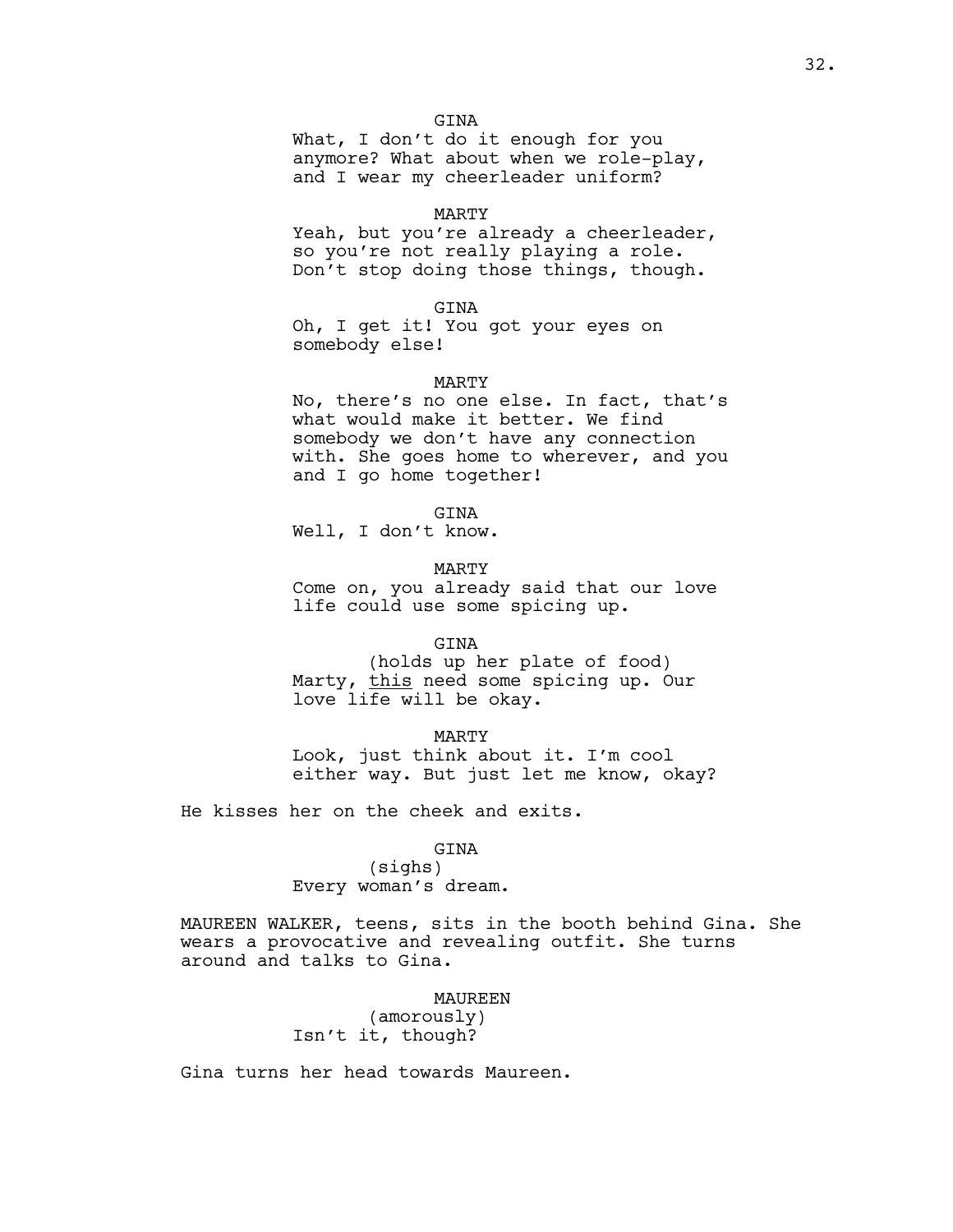Matt finishes taking Rhonda's hair down. They both sit on the couch.

MATT

And that's the last one.

# RHONDA

Thanks. Honey, I don't wanna be a gramdmother! I want to be young forever! Aren't you worried about being a grandfather?

MATT

Rhonda, being young is a state of mind. And yeah, I'm a little worried, too. But that's the great thing about you and me. We can both be worried together.

RHONDA

But what if we mess up?

MATT

Billy will be the parent. He'll do the majority of the work. And we'll be there for him, just like I'm here for you.

RHONDA

Aww, really?

Matt puts his arms around her.

MATT Mmm hmm. You'll always be my bitch.

RHONDA

Word is bond.

MATT Yes, honey. Word is bond.

They embrace and lay back.

INT. COLLEGE BUILDING - LATER

Billy approaches Eric, who still plays music on the DJ equipment. The partygoers dance.

> BILLY Look at this! You kept the party going!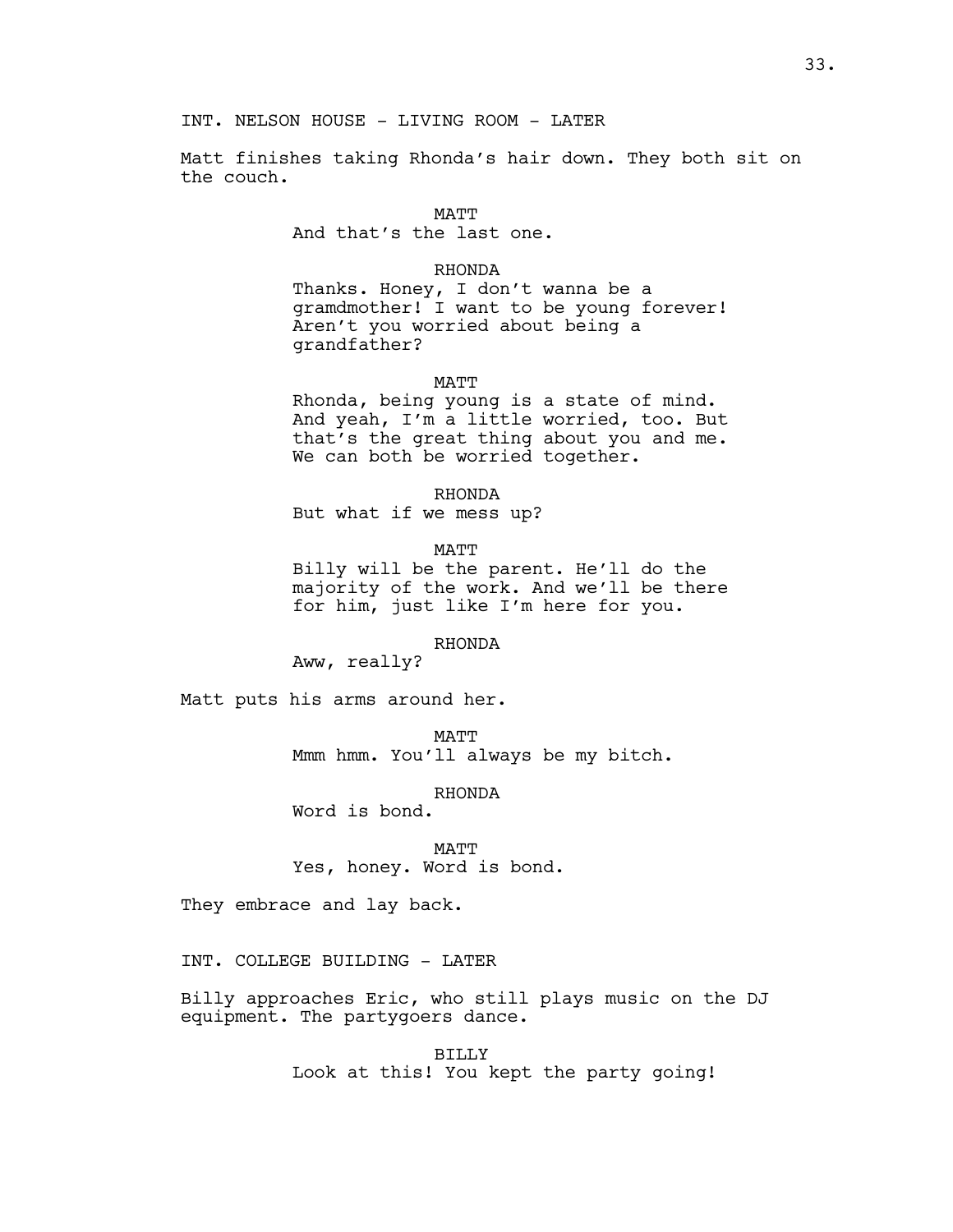Eric points to CHAZ TREPUR, who lies in the middle of the floor full of dancing people.

SFX: Chaz SNORES.

ERIC (CONT'D) I might wanna do this stuff full-time! Oh yeah, and I'm taking your name!

## BILLY

Oh?

ERIC Now I'm gonna need some milk crates for some vinyl.

BILLY Or to stand up on. Look, what makes you think I don't wanna give this another shot?

A GENTLEMAN'S voice calls out.

GENTLEMAN (O.S.) All right, stop the music!

SFX: Eric CUTS the music.

The people stop dancing and turn to the direction of the gentleman who yelled. He is the BUILDING MANAGER, and he walks in with a MALE COP.

> MALE COP (points to a keg) What's this keg doing here? Let's see some ID's, kids!

BUILDING MANAGER And who gave you people permission to throw a party here, anyway?

The cop walks and trips over the cord to a speaker. He CRASHES into the DJ equipment. Eric and Billy stand back. The speaker then PLOPS on top of him. Everyone else GASPS.

> BILLY (to Eric) It's all you, DJ Illson!